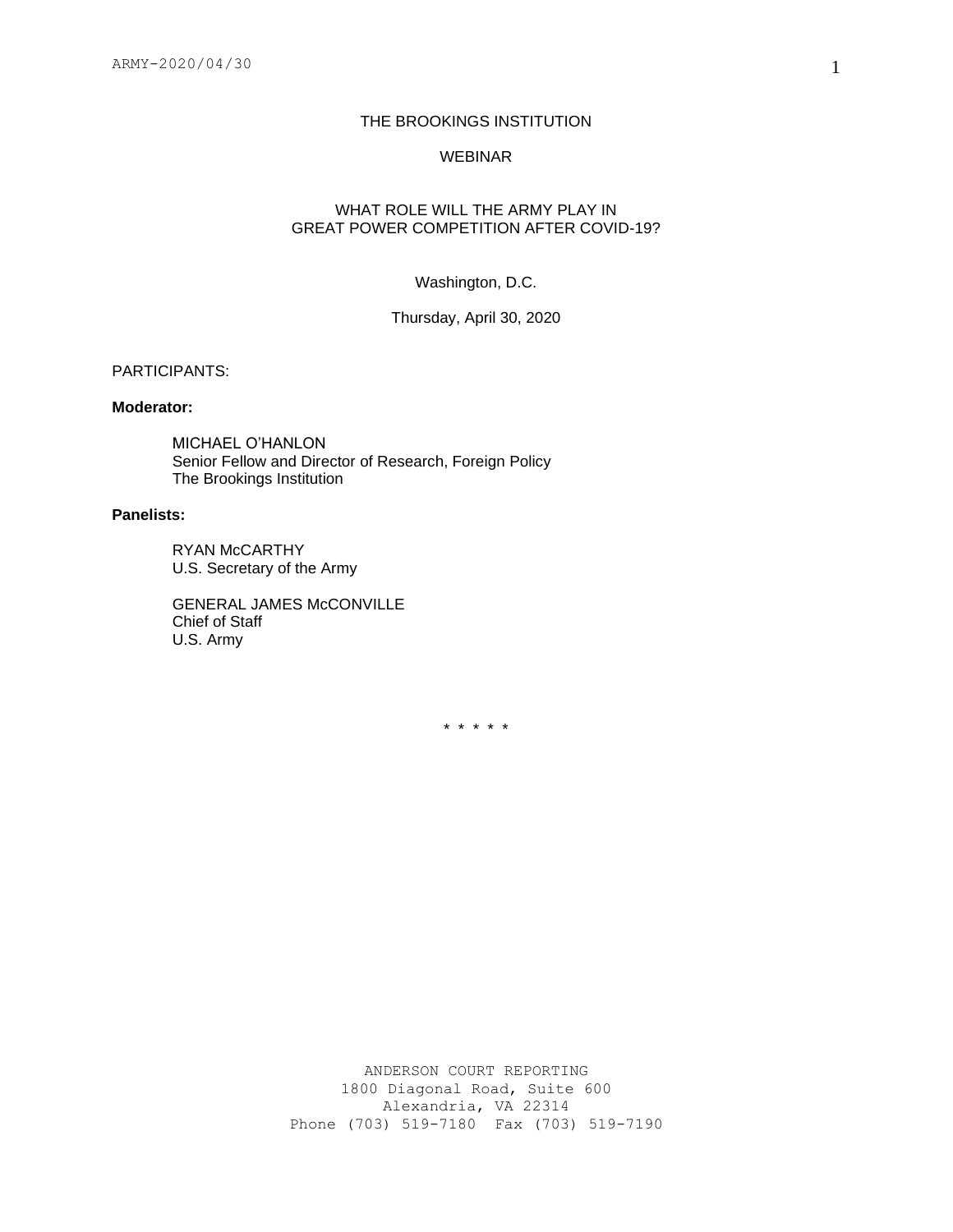## P R O C E E D I N G S

MR. O'HANLON: Well, good afternoon, ladies and gentlemen. My name is Michael O'Hanlon. It's an honor to be hosting an event today, with the leadership of the U.S. Army, talking about how the Army is handling the COVID-19 Crisis, and continuing to maintain its many responsibilities around the world, including with great power competition, and broader Middle Eastern challenges, and many others.

I'm honored to be here today with two long standing servants of the country, and great American Patriots, and soldiers, Ryan McCarthy, former Army active soldier, but now the Secretary of the Army, and General James McConville, the Chief of Staff of the Army.

Secretary McCarthy is the 24<sup>th</sup> Army Chief of -- excuse me, Army Secretary. General McConville is the 40<sup>th</sup> Army Chief of Staff. They're remarkable individuals. Both have served in the deserts of the Middle East; General McConville, in Iraq, as well as Afghanistan, Secretary McCarthy, in Afghanistan.

General McConville comes from the great state of Massachusetts, and returned there for a Graduate Degree, but also went to West Point, and also the Georgia Institute of Technology. He's a Scientist by background, got a degree in Aerospace Engineering, also is a Helicopter Aviator, with considerable experience on a number of platforms.

Secretary McCarthy has his background in History, at the Virginia Military Institute, hails from the great state of Virginia, also has a business background, and, in addition to previous jobs on Capital Hill and in the Pentagon, has worked with Defense Industry, and understands much of the nitty gritty and the technical dimensions of Weapons Acquisitions, as well as Military Modernization, for this era of Great Power Competition.

So, it's a real privilege for me. We've hosted them before at Brookings, never in this kind of a forum, and I'm really delighted they would join us today. Each of them has some brief remarks, talking about a scene setting, for how the Army is dealing with COVID-19, and maintaining its many obligations at the same time. After that period, I will follow up with them, with a bit of a moderated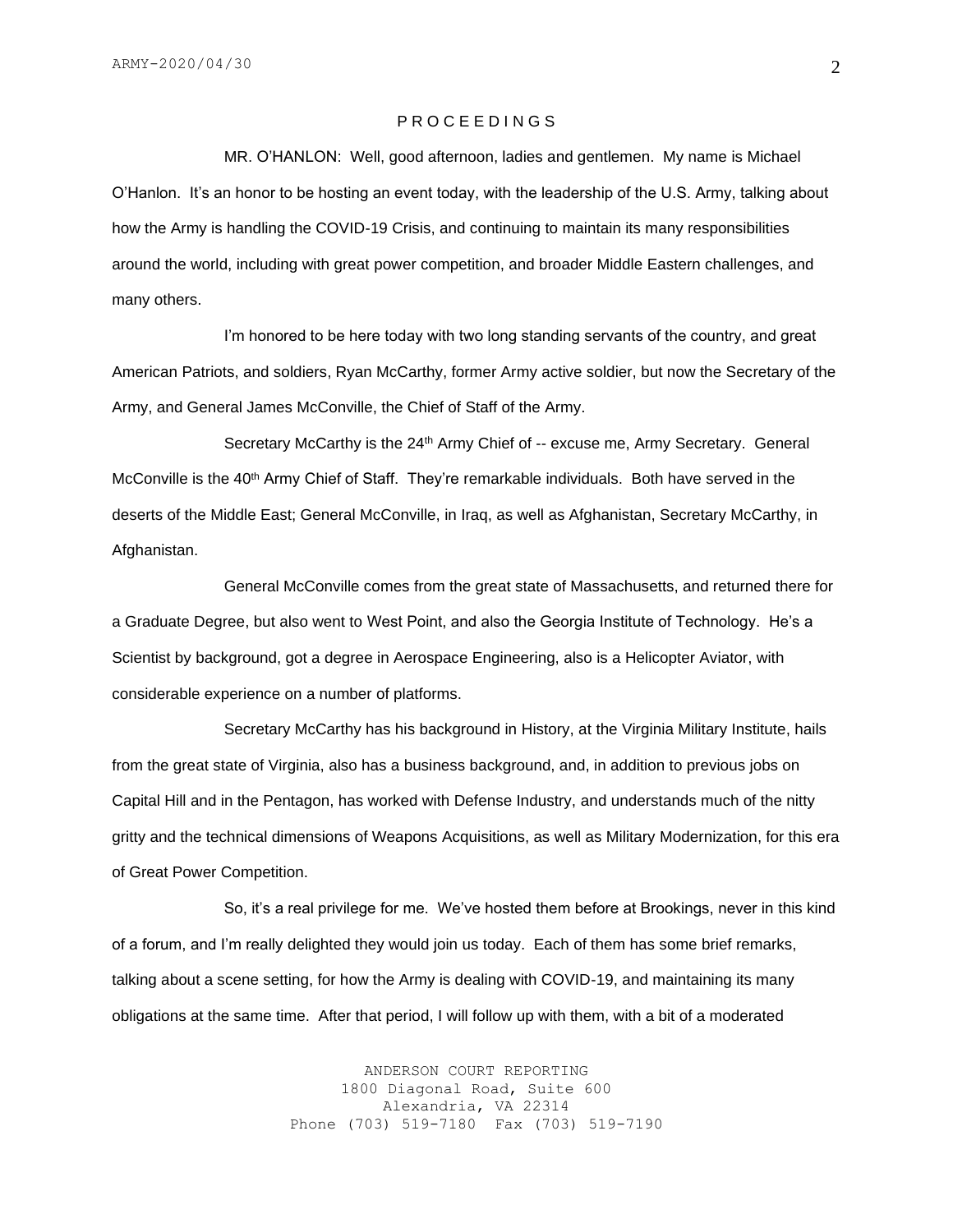discussion, and some questions, a number of which we already received from you, and also you'll be able to add additional question. We can't promise that we'll ask all of them, but I will convey them to the secretary or the general, if you're able to send them in through means that were conveyed to you, when you, I think, initially accepted the invitation, from Brookings, to join in on this event.

So, without further ado, I will welcome, again, the secretary and the general, and pass the baton over to them. Thank you, gentlemen, for being here with us today.

MR. MCCARTHY: Michael, thank you, for the gracious introduction. We -- this is very different from when we were together, back in January. When we -- I was over at Brookings, and had the opportunity to talk about where the Army is heading in its efforts in the Indo-Pacific. The Chief and I both traveled independently to the region, within about two weeks of that time frame of our discussion in Mid-January.

So, it was -- it's really unique, the timing, and we'll talk about that here in a little bit, but the COVID Crisis, really  $-$  on January 26<sup>th</sup>, a Crisis Action Team was stood up by the U.S. Army, when we started seeing the developments in the Region, and we wanted to get a better understanding, with piecing that together, between open source and intelligence findings, of where things were heading, and then the Chief's travel, and my travel, we actually got to see leaders on the ground, in Korea, the Philippines, and Thailand, and had engagements about how this was developing.

Really, but wasn't until about late February timeframe, early March, when we started to see COVID boomeranging into Europe, and this is a really -- we recognize that this is probably not a Swine Flu related Regional focused virus, but it was starting to spread in other areas around the world, and it was this first moment where we had to make a decision, around the March  $9<sup>th</sup> - 11<sup>th</sup>$ , timeframe, to cancel the Defender -- err, excuse me, curtail the Defender 20 Exercise, where we send a CONUS Based Division, along with thousands of other troops, in the form of enablers, to support a NATO -- combined NATO Exercise, in Europe.

Two years of planning, tremendous amount of effort, between the NATO Alliance to put this exercise in place, and it was really, the strength and the courage, of some really talented Army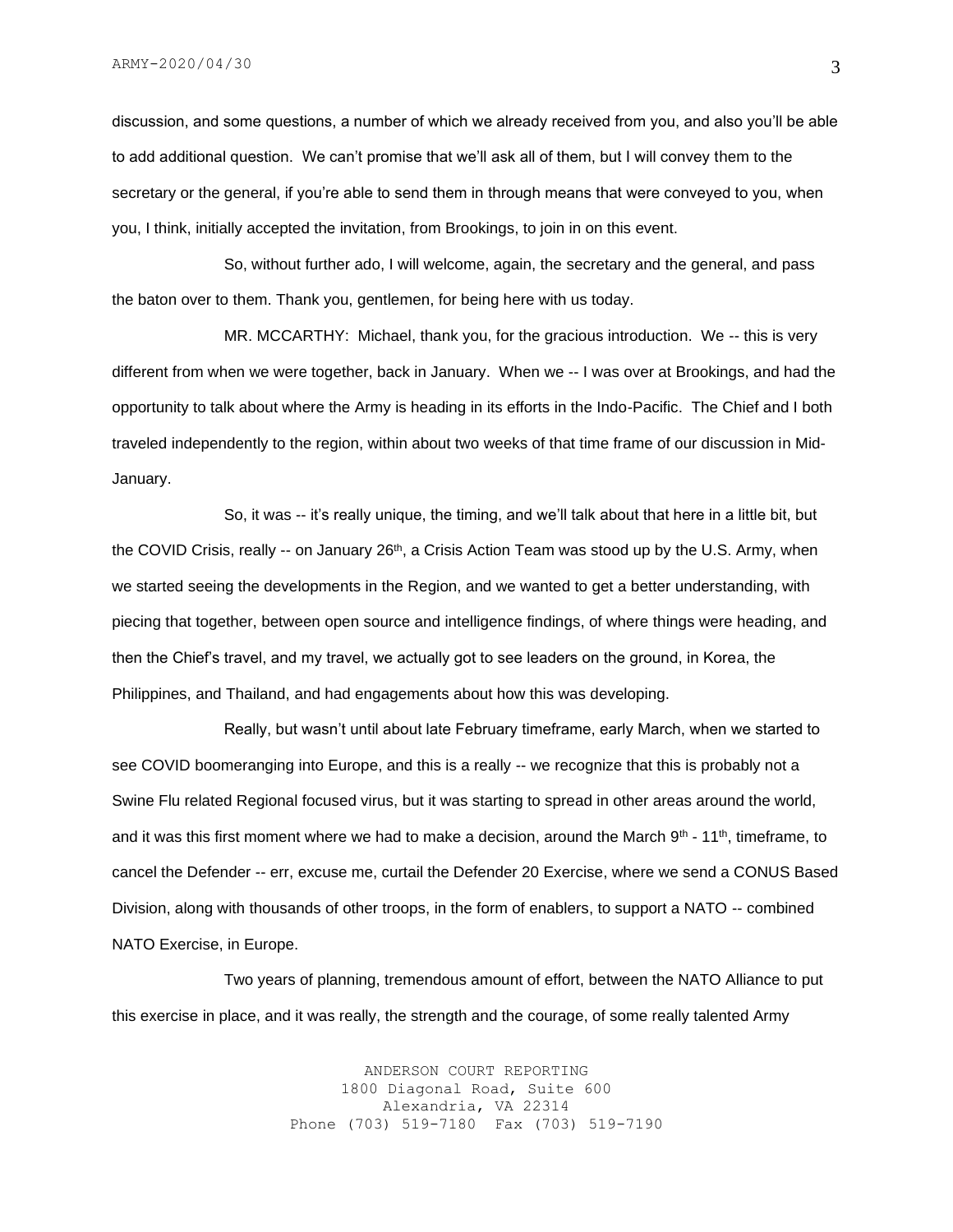ARMY-2020/04/30

Leaders that came forward and met with the chief and I, and we went down the hall and made a recommendation to curtail the exercise, which took the preponderance of the force we where going to send, and keep it home station, and thank God we did because many of those enablers, that we would have sent forward to Europe, are now responding in American Cities around the country.

So, really, if you see, from that decision, the Army has been doing what it does best, and that's responding to these threats around the country. We have 191,000 soldiers deployed around the globe, conducting Combat Operations, in Middle East, and Iraq, and Afghanistan, like we've had for the last two decades. We have over 37,000 National Guard Soldiers supporting the COVID-19 Crisis around country, in all 50 States and the four territories, conducting testing sights, in Target parking lots. We're Urban Augmentation Medical Task Forces, which are these composite groups of doctors, and nurses, and physical therapists, and others, that are augmenting staff in American Hospitals, in New York City, and Detroit, and Chicago, and other places, but we're also -- are delivering food and much needed equipment to cities.

So, in every front we're working in these cities. We also have 4,000 service members, that have served in these task forces. So, you have 37,000 guardsmen, 4,000 reservists, 2,000 members of the Army Corps of Engineers, who are buildings these alternate care facilities, that we're putting into - building hospital like facilities in Convention Centers and in Athletic Stadiums, to put us in a position where, if the hospital capacity of any given city overflows, they have a final line of defense and have additional capability in these cities because, early on, General Todd Semonite was really instrumental in developing this concept, and flying -- having him and his Leadership Team flying around the country, and advising governors and mayors, throughout the country, of here's your architecture care, from screening all the way through recovery, and how do you put this large trauma type of event, to manage these volumes across the continuum of care, and there was a recognition that, ultimately, we would need additional capacity.

This could be a long fight, that this virus could boomerang and hit us hard again, in the next flu season. So, that capacity will be there. It's basically an insurance policy for governors and

> ANDERSON COURT REPORTING 1800 Diagonal Road, Suite 600 Alexandria, VA 22314 Phone (703) 519-7180 Fax (703) 519-7190

4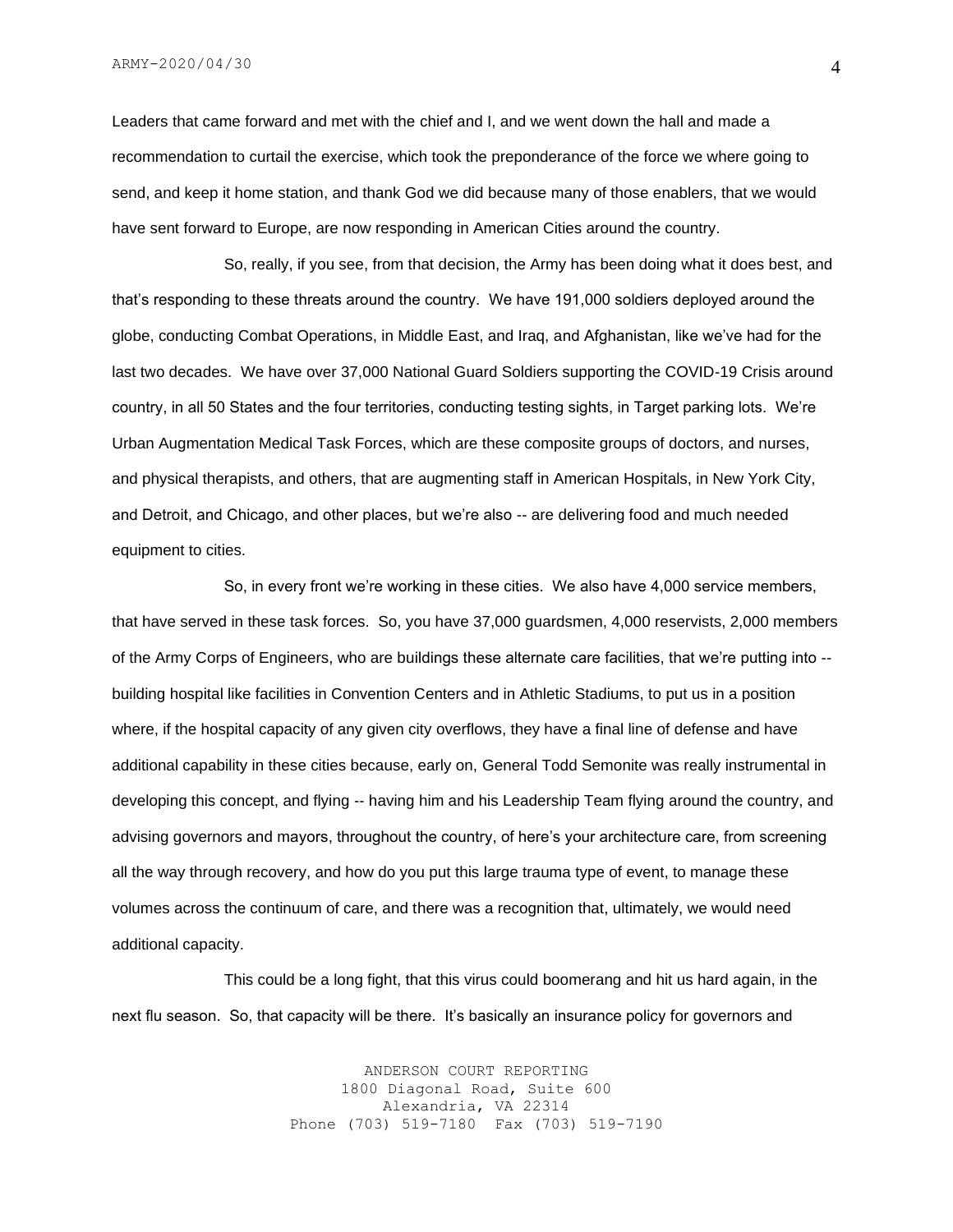mayors around the country. The -- as the chief and I began to visit our troops around the country, we see how well they've worked with FEMA, and HHS, and local and state officials. They really blended in seamlessly, and I'll tell you, from my own personal experience, and I know the chief will mention his, like I -- look at Detroit.

In nine days, from when we put people on the ground, they stood up the facility at TCF, which is a convention center, and they have a 250-bed capacity, negative pressure rooms. They did it in nine days. I mean, we have not seen collaboration, and infrastructure laid in place like this, really, since World War II. In the Chicago Convention Center, McCormick Place, a 700-bed facility constructed in a little over two weeks. So, this is extraordinary Leadership of the Corps of Engineers, from National Guard Army Reserves, but great collaboration with the cities and states all around the country.

Our modernization efforts remain on track, and we've seen the courageous American Workforce. Sergeant Major Grinston and I, yesterday, were viewing training at Fort Benning, and we shot across the border, over into Alabama, and saw the Hell Fire Factory, for the Lockheed Martin Corporation. We just talked to workers, thanked them for getting in the truck in the morning, and going into work, and then continually pushing these products down that production line.

When the vice chief, General Martin, and I were in Michigan, we went over and saw BAE and General Dynamics, and just thanked workers, and it's really extraordinary that these men and women, keep pressing on, masking up, and putting the gloves on, and they're going to work, and they're - - keep protecting the schedule of a lot of these weapons systems that we're in development. As you know, we have 31 Signature Systems in our investment portfolio, and they're largely staying on track. So, we're very excited about that.

One place in particular that the Army has been key, is in the vaccine development and test capability. Medical Research and Development Command, at Fort Dietrich, our doctors, our physicians, are all supporting the Inter-agency Task Force. We're currently working on about -- and collaborating with industry, and other governments, on about 15 vaccines, worldwide, between those entities, private sector governments, as well as here, in the U.S. Army, that have the promise to be a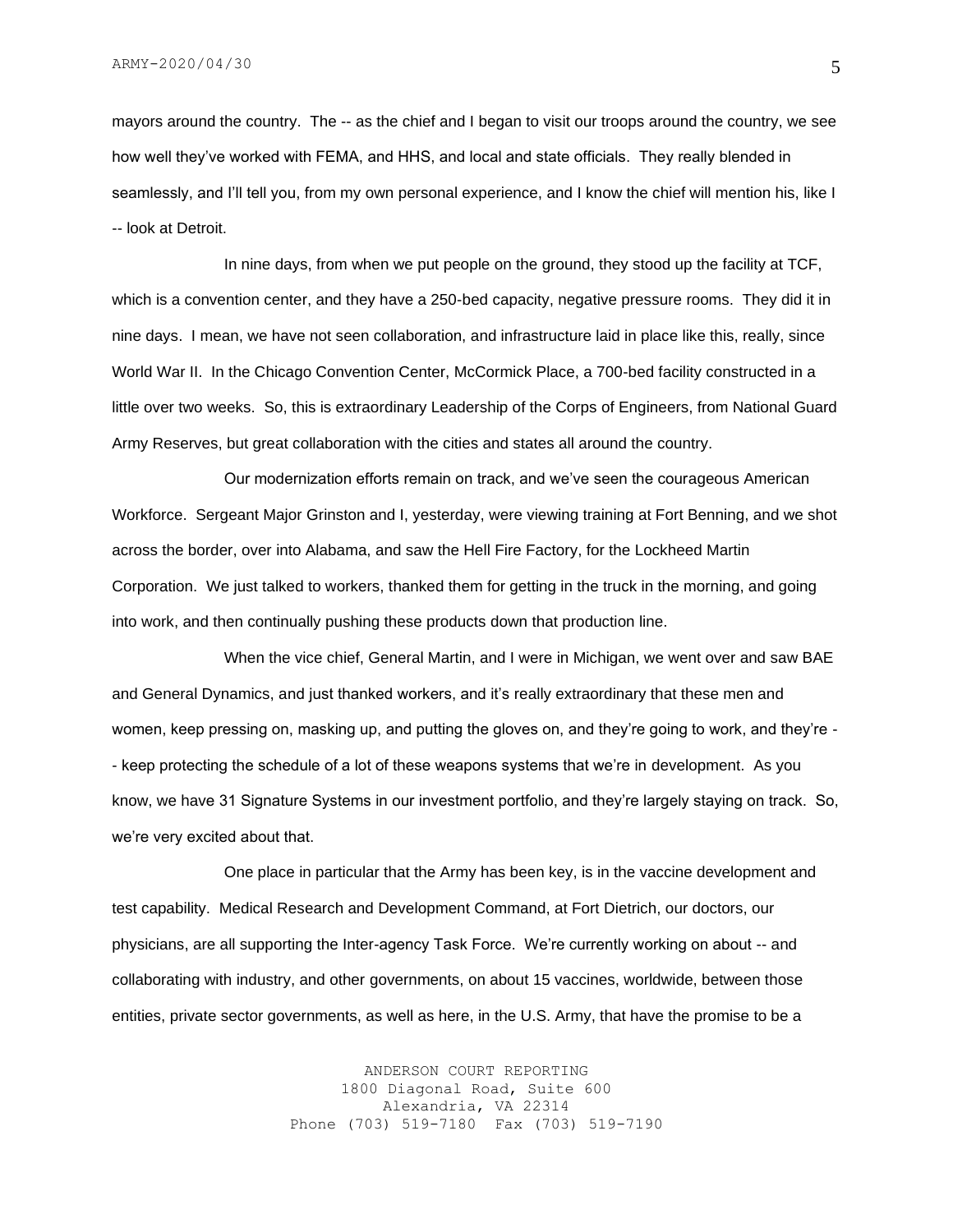candidate for a vaccine. Some are entering clinical trials with humans, other are working with primates and other smaller animals, but this shows tremendous promise because it's probably the greatest collaboration of vaccine development in the history of mankind.

You know, I'll leave -- I'll make my final comment here, is that we've been doing all of this, all the while, since January  $3^{rd}$ , when the  $-$ - we basically had the entire Brigade Combat Team flow into the Middle East, after the Soleimani Raid, where we put immediate Response Force on the ground, within days.

We've reconfigured the GIFT Map to continue to support Iraq, Afghanistan, Operations in the Middle East, as well as Asia and Africa. Our forces continue to ring incredibly agile, and support national objectives, all around the globe, and recruiting and training. We are moving thousands of soldiers, from every corner of the country, to our Training Centers, and we found a way to continue to do this safely, responsibly, and effectively, and still remain a very agile force. Chief.

GEN. MCCONVILLE: Okay, thank you, Mr. Secretary, and thanks, Michael, for being here. It's just absolutely wonderful, and you know, as the secretary said, this is kind of a very different time. We are in a war against an invisible enemy or threat, so to speak, and, you know, that's what the Army does, and I think when we're faced diversity, that's when the Army comes to -- you see the best in what the Army seen.

As the secretary said, he and I have been all over the country, to the hot spots, seeing what our soldiers are doing, and the heroes in this fight are the doctors, the nurses, the scientists, the medical professionals. They're really doing an incredible job. I'm very, very proud of them.

But, you know, even as we work to defeat the virus, we still have to be ready to go to combat. We can't telecommute to combat, and, so, we have implemented pretty extensive screening, testing, and tactical dispersion procedures, so our soldiers can train safely, and, if you will, it's more like a safety bubble. We got to put a safety bubble, bring these kids in from the United States, get them tested, get them screened, and allow them to train. We stopped initial military training for about two weeks, to get our procedures in place.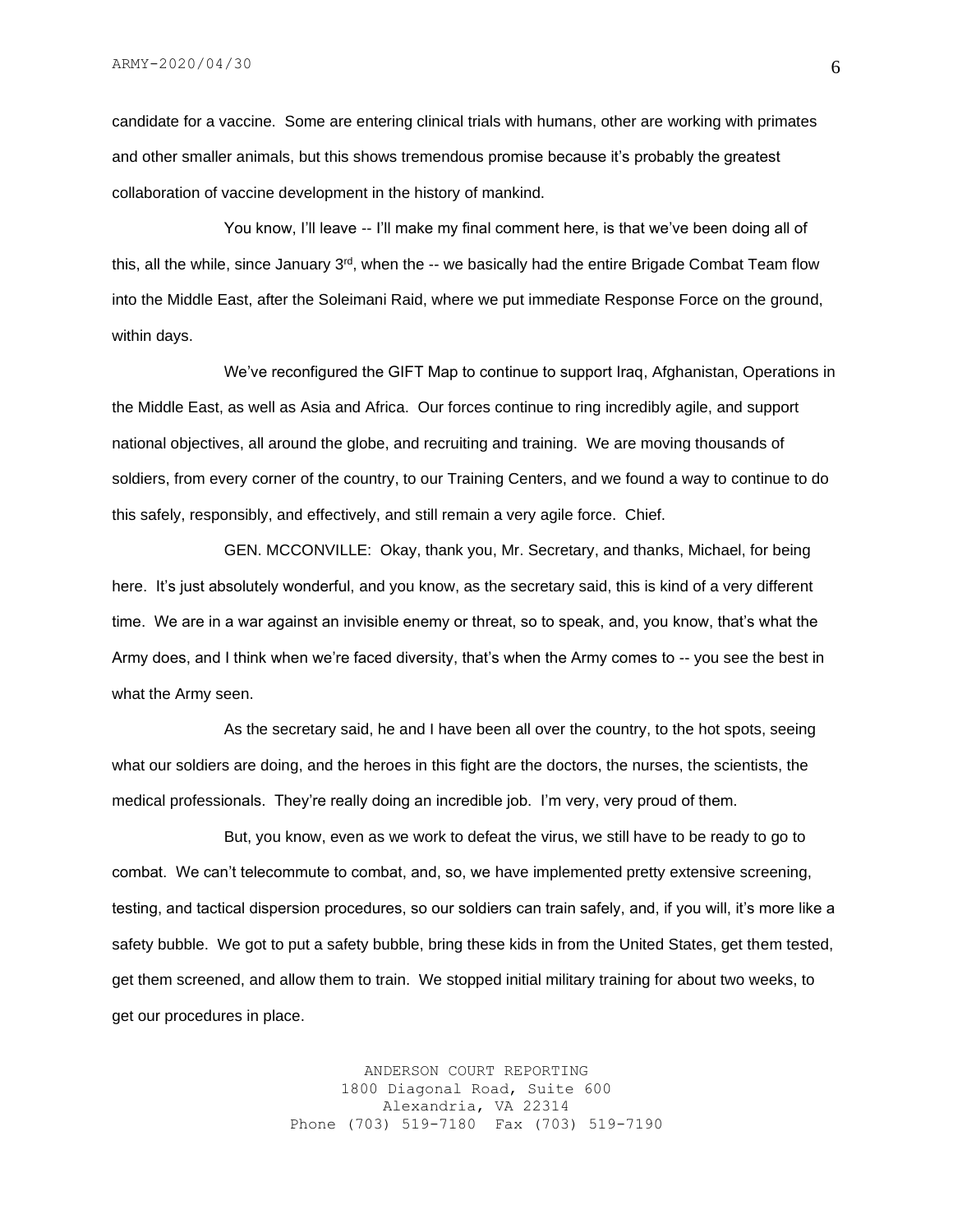They've done a fabulous job. I was down in Fort Jackson. The Secretary was down at Fort Benning. We had chance to check out those procedures, and they're working very well. So, we're bringing young men and women in safely, to the Army, and they're continuing to train. We're going to get back to a higher-level collective training.

We have a Security Force Assistance Brigade, that's getting ready to deploy. So, we were down at JRTC, yesterday. Making sure they also have the screening, the testing procedures in place, so we can go ahead and get ready to get back to collective training, and, so, again, you know, the Army stands ready, and that's what we do, and we will defeat this virus, just like every other enemy that threatens the United States, and, so, Michael, over to you for questions.

MR. O'HANLON: Gentlemen, that's fantastic. First of all, thank you for what you're doing, and thank you for what your soldiers, and their families are doing, and the entire Army.

Also, there are a couple of specific points, you mentioned, that I thought I would just quickly follow up on, while they're fresh, and, General, you just mentioned the JRTC and the Security Force Assistance Brigade headed there. I wonder, could I ask, how much have the large-scale exercises in the United States been disrupted or delayed, so far, because of the COVID-19 Crisis?

I had been under the impression that the National Training Centers, in California and Louisiana, where you normally do the big Brigade Scale Exercises, that the efforts there have been temporarily put on hold. Is that true, and if --

GEN. MCCONVILLE: Yes.

MR. O'HANLON: -- if that's true, how far down, in terms of the echelon of training have you had to suspend operations so far?

GEN. MCCONVILLE: Well, first of all, we took a pause at the National -- at the -- at two Combat Training Centers. One was the 81st Striker Brigade Combat Team, which comes out of Washington State, and, National Guard Unit, they were supposed to be going to the Combat Training Center. We talked to them, the governor, because, at the time, Washington State was having some, you know, serious concerns about COVID. We did not want to take that brigade out of the state, put them into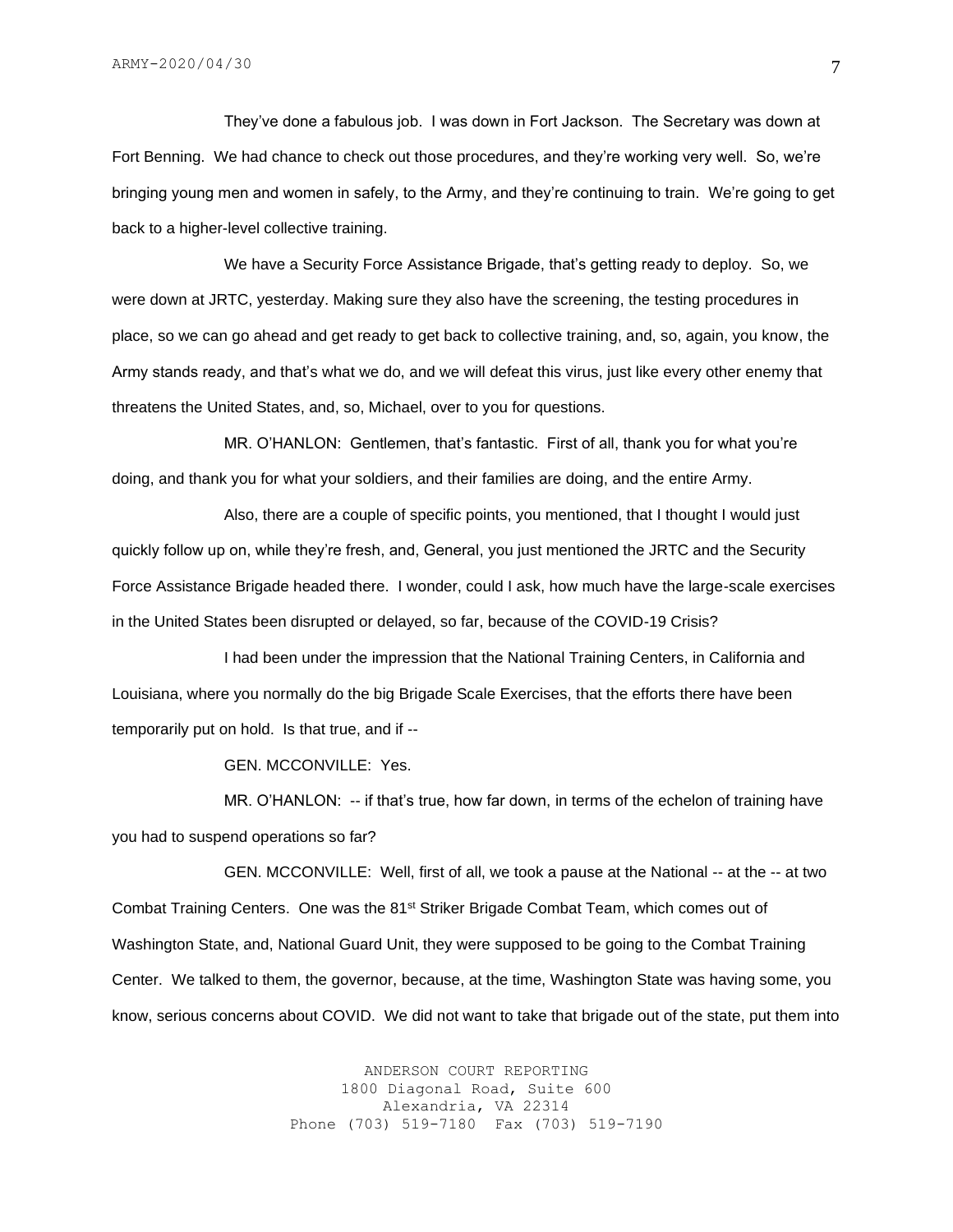the National Training Center, when, quite frankly, when I was out in Washington State, the National Guard is doing some incredible things to support the state. So, that was a decision where we did not send them. So, we paused there.

On JRTC, what we're doing, we're just -- we're in the process of staying up again, and we've really delayed some of the rotations, but we're really using -- is the SFAB, which will come in with about 800 plus soldiers in the Security Force Assistance Brigade, plus the Security Force, about 400 more that will deploy with them, and this will give us a chance to try out the procedures that were put in place for 1,200 soldiers, and then we'll, you know, the intent is turn onto a full rotation with the 101<sup>st</sup> Airborne Division, later in the summer, and we're going out to the Combat Training Center at NTC and doing the same thing.

So, what you're seeing is there's still training going on, but what we have found has worked is limit exposure, you know? You know, do social distancing, but even within the distancing, have a safety bubble and have smaller safety bubbles. So, you can train at the squad level, but that means there's only 10 people at risk, and what we're trying to do is segregate them from other squads and we try to keep -- you know, we call it tactical dispersion. Some people call it social distancing, but for us it's spreading out organizations. Limit their exposure. Limit exposure when -- even if they live off post. If they go home, and they come back in, and they're not exposed to other people, and we've found this has been successful in limiting the exposure of the force and avoiding clusters from the COVID, but it's real. People are taking it very, very seriously, and -- but we know the tactical pause really hasn't hurt -- rated us that much, but we can't go, you know, 12 months, 18 months without training at this level. We've got to get back on it, and we're going to start doing that through the summer.

MR. O'HANLON: So, just to complete the picture of what's going on in the Army today, or what's been going on in the last couple of months, most soldiers at their home bases are continuing to train pretty intensively, but at small levels, the squad level, where, if there is risk, you can limit it to that small group, almost like a extended family, if you will, and you are not doing exercises, let's say, at the company or battalion level on your home base. For the most part, you will try to move back towards that,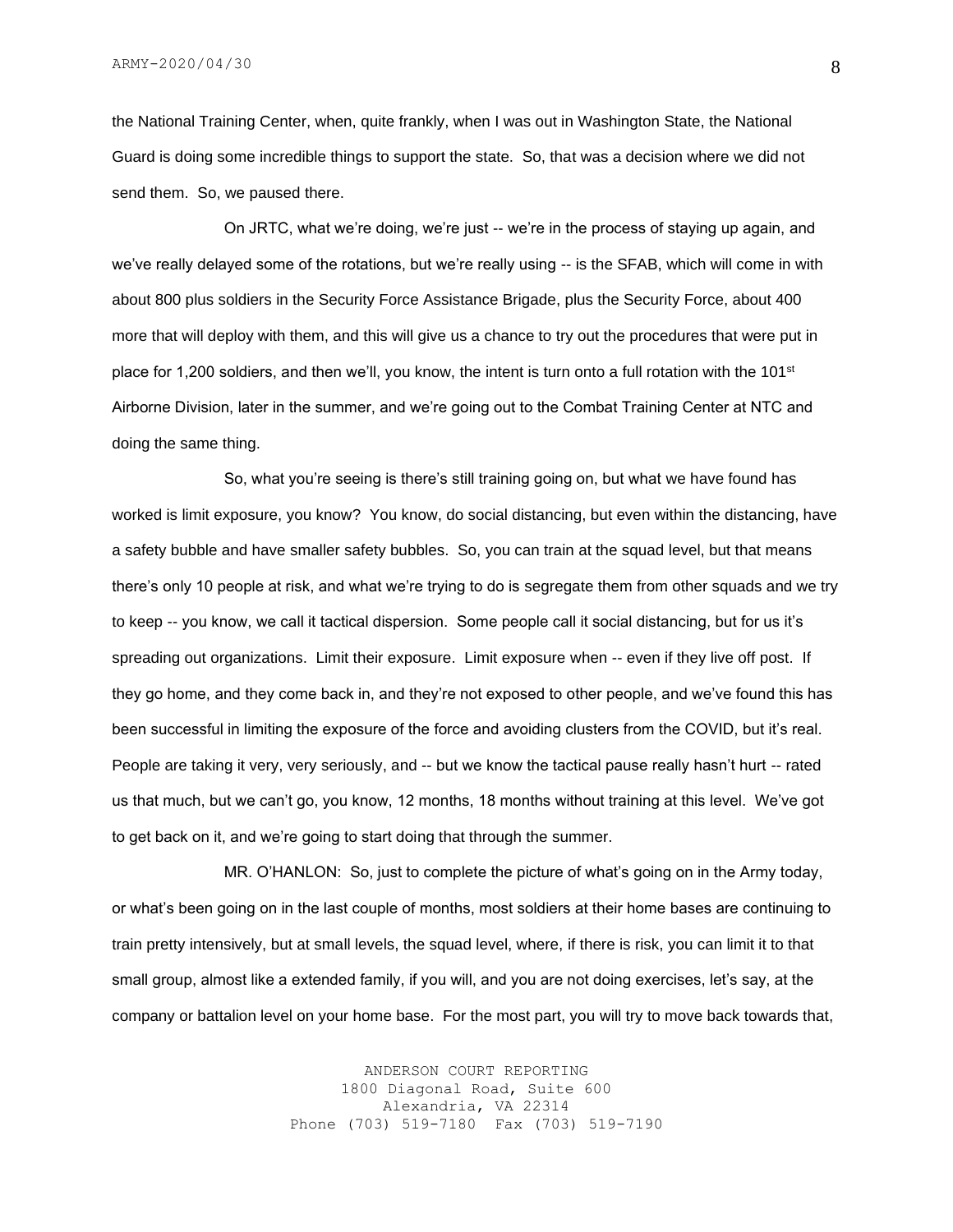as more testing becomes available, as the summer progresses, if I heard you right. Is that correct?

GEN. MCCONVILLE: That, that is correct. You know, we're still doing Ranger School, which is -- which does get up to larger levels, but it's more along the lines of how we create the safety bubbles, you know? If you go off -- you go off to Ranger School, you know, they continue to train, they're out in the woods, they're -- you know, they're pretty much in a safety bubble, but once they've been through, and they've enabled it to do, you know, those platoon-sized type patrols that they do.

Again, most of the units, they're outside. In that situation, we've found from the testing, that that gives them the opportunity for social distancing, plus safety, and the fact that we keep them away from other folks allows us to continue training, but, as you said, you don't see large brigade type operations, and, as the Secretary said, one of the biggest concerns we had about Defender 20 is when we -- when we move those large masses of forces, we don't have the infrastructure, when they move, and to take care of them. They tend to -- you know, you bring 20,000 soldiers in, they go into these huge fest tents. They're very, very close together. We were very, very concerned we'd end up with a quarantine X, and we didn't want to do that.

MR. O'HANLON: Could I ask you both about that same question, but as applied to Korea and Poland, or any other place where soldiers are deployed in substantial numbers and you have this tension where you're trying to maintain combat readiness, including at higher echelons because, like you said, you can't telecommute to the fight. We don't know when an adversary might decide to try to take advantage of the situation. So, you've got to maintain a certain level of readiness all the time, and I know you're doing that, but how do you -- how do you wrestle with those challenges? How does General Abrams, in Korea, for example, wrestle with this, and make sure that whatever degradation is occurring is very gradual or not at all?

GEN. MCCONVILLE: Yeah, I think, you know, the secretary and I -- he had talked about it a little, but he and I would, you know, and, fortunately, in a lot of ways, we were right up -- we were both in Korea over, like, a two or three week period, from January. I think I was there the second week or first week in February. I think he was in there in January.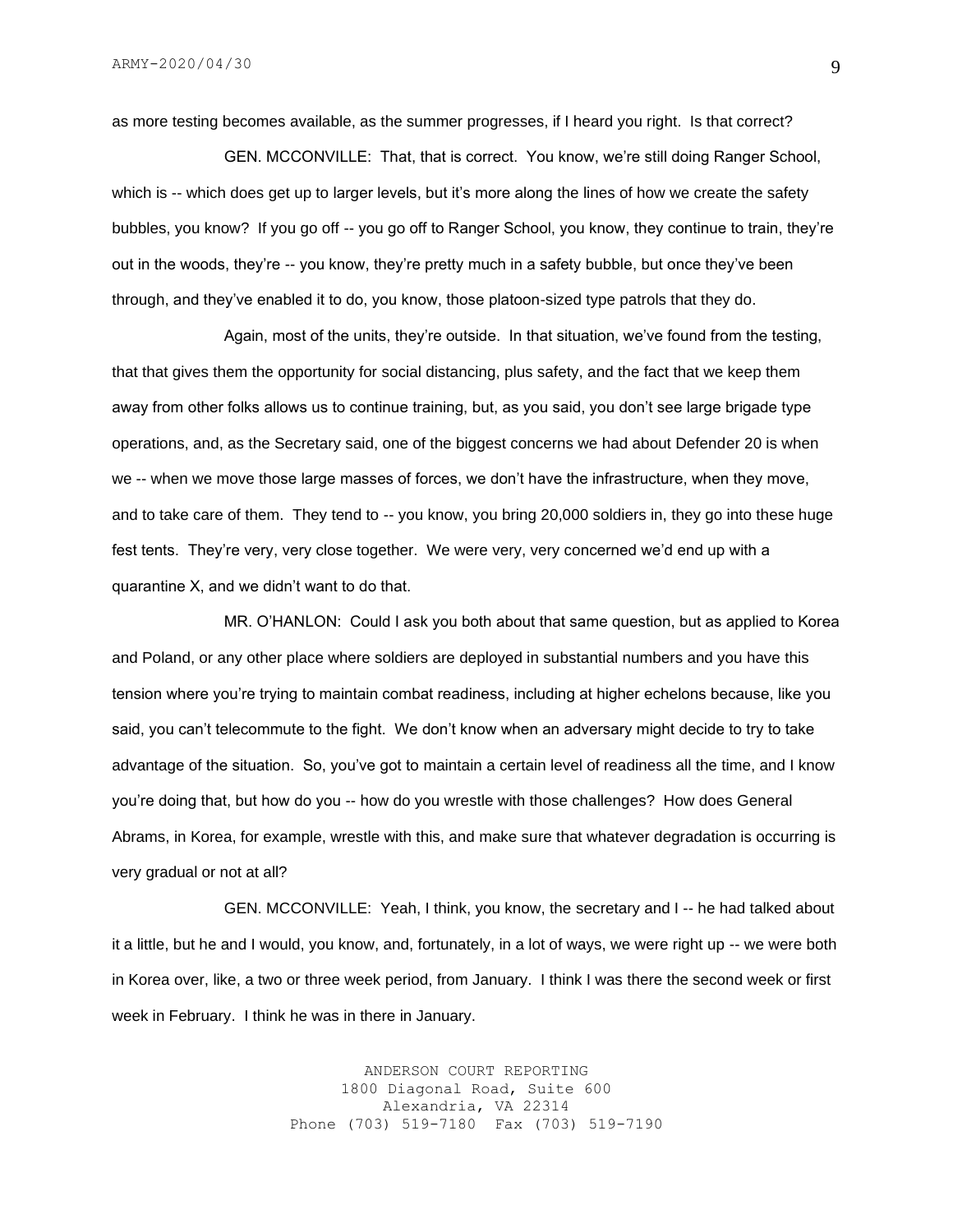MR. MCCARTHY: (overtalking) before, yeah.

GEN. MCCONVILLE: Yeah, so. So, what we saw was -- one of the things that we learned from General Abrams, and we learned -- who was in Korea, and also General Cloudier (phonetic) who was in Italy, is the procedures they put in place to protect the force, and, you know, you almost have to protect the force first, first of all, and in all the things, as far as screening with temperatures, making sure checking who was coughing, who had these symptoms, doing the contact tracing, and then limiting exposure to large organizations. So, we're continuing to train, and if our adversaries were to threaten the security of the United States, we're ready to go, I mean. It just, you know, you can see I'm amazed at, you know, how well our medical folks have done. I mean, and, you know, they have -- you know, we were given an order to go to New York City on a Tuesday. On Sunday, I was at Javits Center, five days later, and those two field hospitals were set up with 1,000 beds, ready to treat patients, and the same thing happened out at Washington State, with two field hospitals, and, so, I think the Army's demonstrated that it's -- you know, the secretary and I are very, very proud about their readiness and ability to do it, and they have been called out on, and these were no notices, too. These were no notice type things for that. It was a no notice for the 82<sup>nd</sup>, going into Iraq, and, you know, we still have soldiers in combat.

We still have soldiers in Iraq and Afghanistan and, you know, standing, defending, and working with our partners around the world. So, the Army stands ready. We're just not doing the large training exercise that we usually do, but, again, we're going to get back on those very shortly.

 MR. O'HANLON: And is the key to resuming those that you hope that we will, you know, flatten the curve, and that the relatively mild incidence rate in the Army can come down even further, and, therefore, you'll have less risk, or are you really counting on a lot more availability of testing as the sort of key to resuming higher echelon training?

GEN. MCCONVILLE: So, yeah, you want to start that, yeah?

MR. MCCARTHY: So, there's a couple of factors that we're looking at. The first is in the area, pick an area in the country, where you have about a 14-day decline of COVID cases. So, we're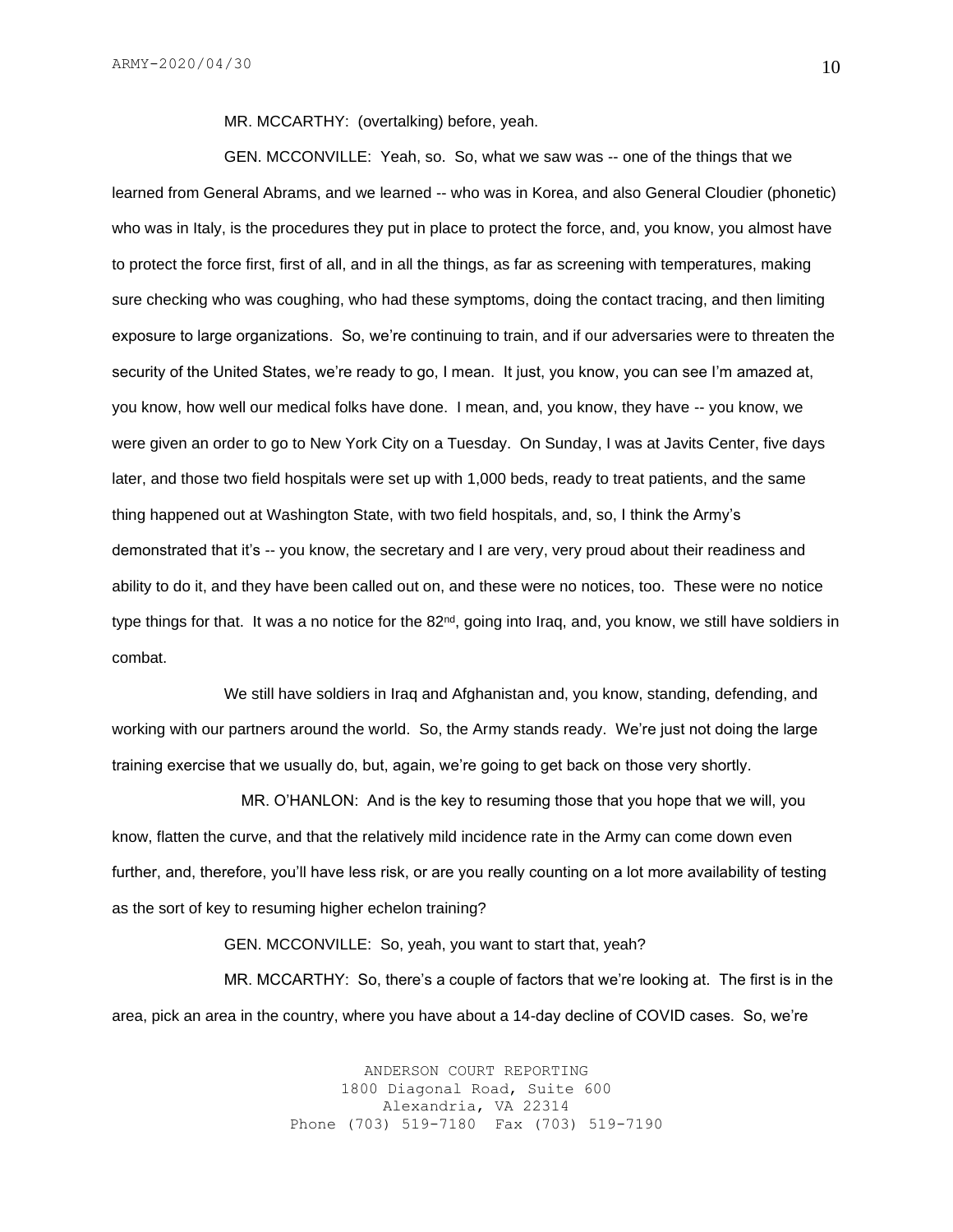looking in that -- at that first, and that -- is that curve not only flat, but bending. The second is the capacity, whether it's an MTF or the local community, whether or not they have enough hospital beds to support if you had an outbreak or you had a massive cluster of soldiers or family members that got sick. The third is your capacity or ability to monitor, so, if you had to put people in isolation, you had to put people into quarantine. And then the fourth, of course, is the test. I mean, those aren't in order, but there are four variables to an equation that we believe is going to give us a quantifiable answer to the type of risk we can or cannot take, and that allows us to continue to push that down to the appropriate level. The Commander is the only one that's going to be able to make that call. Those are the people that are - they're all -- they are responsible. They know the terrain. They know the area. So, that's what we're working on and refining, and, to the Chief's point, we're going to try to turn this on very soon.

GEN. MCCONVILLE: Yeah, I've been very impressed with the procedures that have been put in place. Again, we learn a lot from General Abrams and General Cloudier, but people are even taking that further, you know? It's intro -- once we put them in Jackson, and, you know, we don't, you know, report numbers, even when we really had no cases. They -- I mean, we basically -- you're talking about flatten the curve. We put it down, well, then the curve was pretty much on the ground for about eight days straight, and I look at JRTC and in -- at Fort Polk, Louisiana, and what we're finding is you really have to go to almost the county they're in because if you go further, certain places, you go to maybe New Orleans, where there's more of a curve, if you make your decision on that, you're not going to be making a risk informed decision at Fort Polk because, quite frankly, they've flattened their curve almost to the ground, where there almost isn't a curve at Fort Polk, and what we want to do is make sure we keep it that way by putting the right screening in place, where people leave, you know, if they're coming, you know, that's SFABs coming from Fort Carson's. We want to make sure that they leave in a very uninfected way, and they show up and they go through a process, and if someone does come up positive, we take immediate action, so you limit the spread, and, quite frankly, we're very fortunate with our population, that if someone does come up positive, small numbers, the recovery rate has been extremely, extremely good, and, quite frankly, most of the time, we wouldn't know unless we tested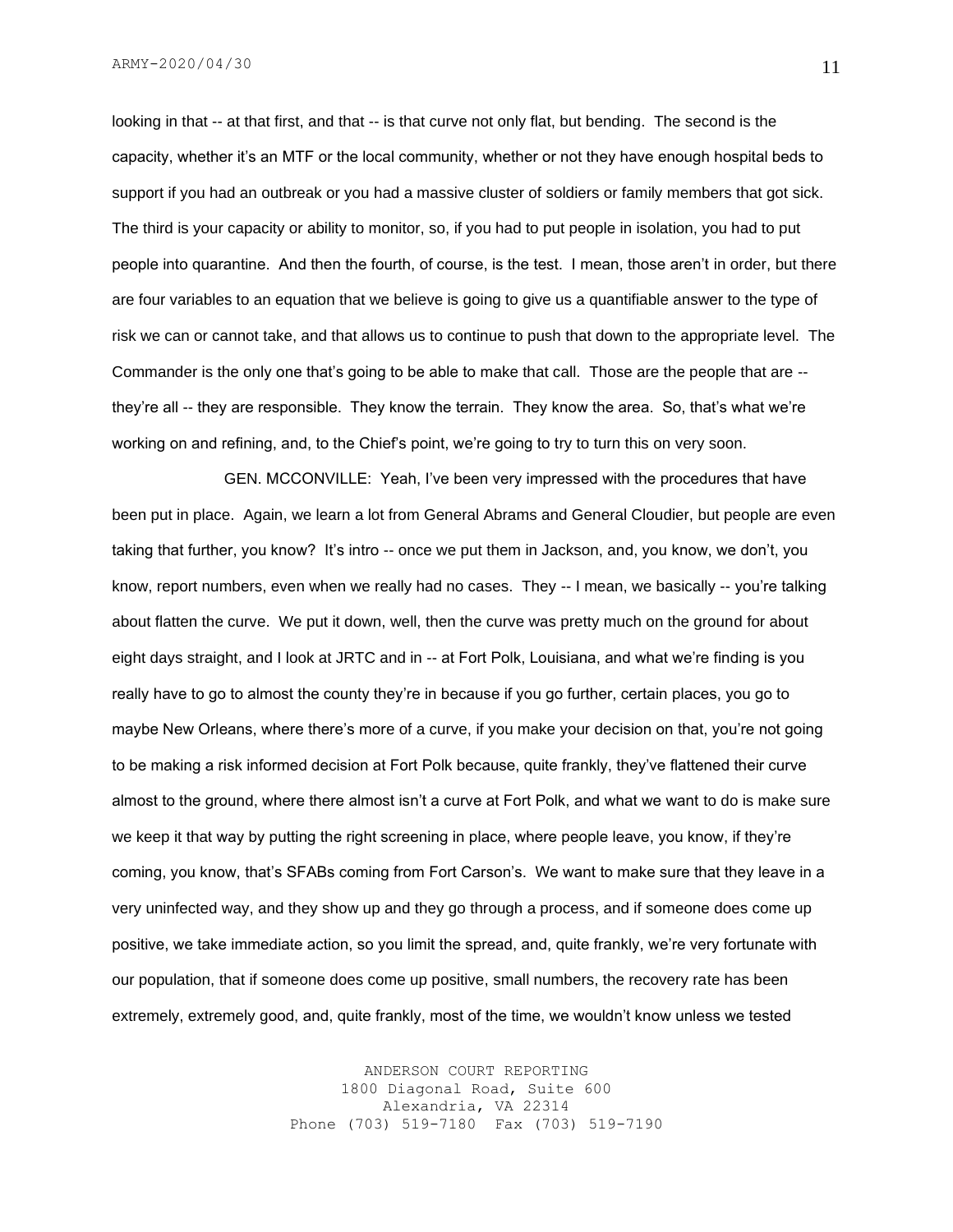because they're asymptomatic with a lot of the young people that are in the military.

MR. O'HANLON: Speaking of young people, one of the things that's been in the news is boot camp, and I believe that you temporarily suspended that, but you've now resumed. Is that correct? And then, also, what's the pipeline? Have you resumed at normal pace, and what are your concerns about boot camp as a place where, I don't know, if it's the closest thing the Army has to sort of a petri dish, like, you know, a ship at sea? We've seen the Navy struggle with a couple of ships, just like the cruise ship industry has struggled. There are certain kinds of proximate quarters that are especially prone to contamination, as we're all aware, and yet boot camp, at least, has the advantage that people there are generally young, and you have a little more spacing than on a ship. So, I would just be curious how that's going.

MR. MCCARTHY: It's obviously -- was a big challenge up front of how do you manage this extraordinarily decentralized type of operation because young men and women that are starting in the pipeline from every corner of the country, you know, through a MEPS station, they're on a bus, they're on a train, they're on an airplane, then they get to one of the four Army Training Centers.

We had start -- we had -- initially, when we went through the process, we started looking at -- and, literally, General Frank Muth (phonetic) and his Sergeant Major, Tabitha Gavia (phonetic), have done an amazing job, literally drilling down every soldier in every zip code in the country and how they came to making risk-based decisions of where they would flow to, and whether or not we would say hey, New York City is pretty hot right now, you need to stay home with your family, we can do, like, a delay bonus, we can push off your ship date, so you can get through this process and help your family, and they did a remarkable job with that.

So, the meter would go up or down, for week over week, where the Chief and I ultimately made the determination. We had, in Fort Jackson, South Carolina, an instance where about 50 soldiers tested positive in one battalion, and the Commander down there, Beagle, did a great job of tying it off very quickly. It didn't grow any, but that's the largest cluster we've faced today, and what the -- really, it was hard to -- the chief and I said we need to take a tactical pause to make sure we set the table correctly, get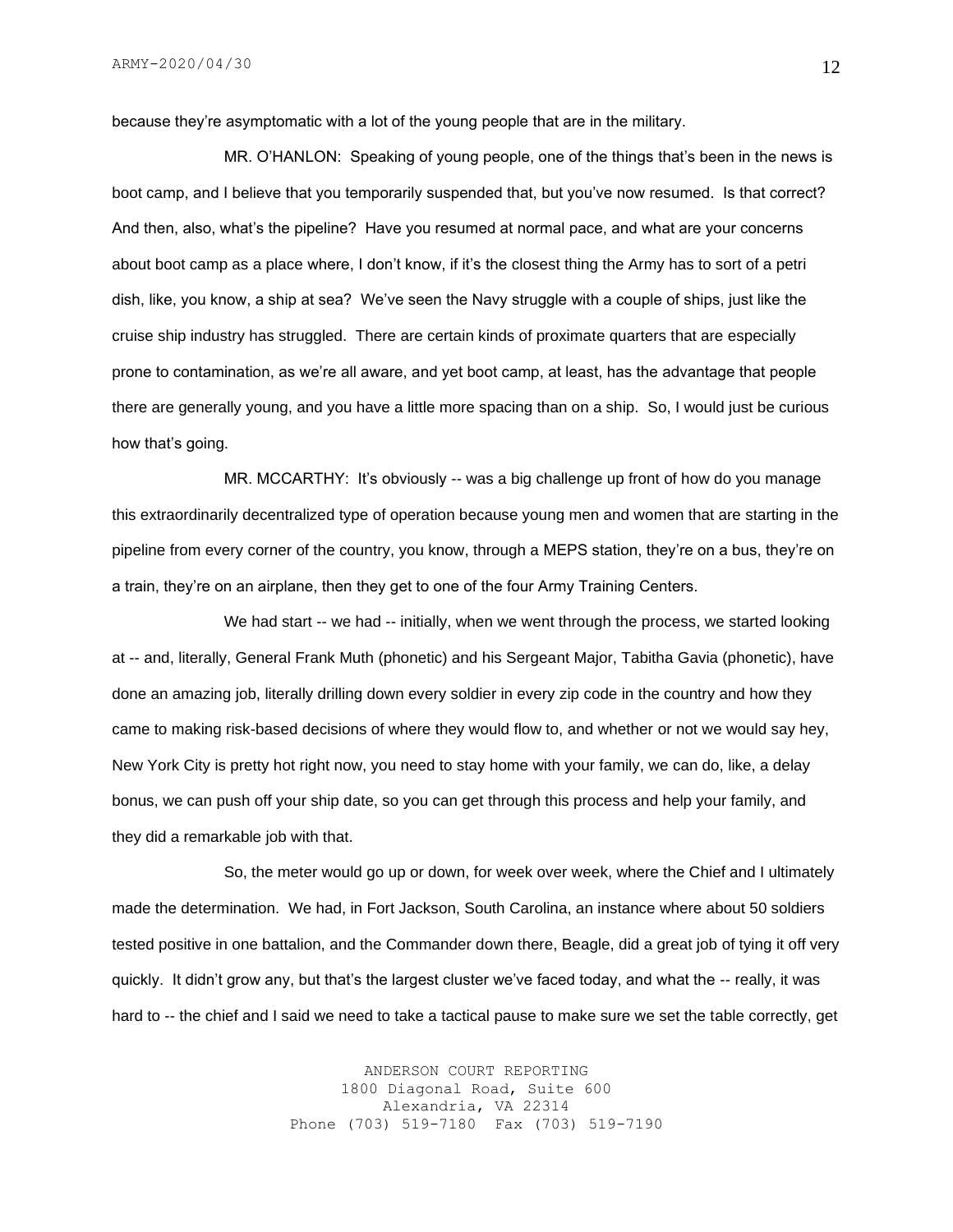the appropriate testing and medical capability in place to, you know, over and above what we think we are, where we are, and that we got ourselves in a much stronger footing, better protocols, and that we think that we're in a much better place, and since making that decision, it's afforded us more time and ensuring that everybody's trained appropriately. See, this is very different for drill sergeants to take this approach now, and we've both been able to get out. He was at Jackson. I've been to Fort Benning, I've been to Fort Lee, for the (inaudible) AIT. It's remarkable because how quickly the force has adjusted and how much our non-commissioned officers, in particular, are enforcing the social distancing, keeping soldiers clean, hands clean, clean barracks, and been able to adjust.

The pipeline was very strong, ahead of the peer outbreak here in the United States. We were a couple, what, 4,000 ahead --

GEN. MCCONVILLE: Yeah, it was 4,000, yeah.

MR. MCCARTHY: -- in the pipeline, and then these are kind of down months in the recruiting window, and then we've gone to 100 percent virtual, and, Chief, why don't you talk about virtual? You were -- in particular --

GEN. MCCONVILLE: Yeah.

MR. MCCARTHY: -- and how we've -- how we've been able to perform them.

GEN. MCCONVILLE: Yeah, well, the -- you know, one of the things that's -- you know, again, we closed our, you know, brick and mortar recruiting stations, and we went to virtual recruiting and, you know, we're learning a lot. You know, one of the things about learning is some of this we had to do, but, in some cases, it's actually been beneficial because many of, you know, the young men and women that are interested are on social media. That's how you contact them anyways, and just like we're having this discussion, we're -- you're much better if we're all in the same room and you can see us and feel us, but there's a lot you can get done. So, that is -- that is happening, and I think we're going to take some lessons learned about some things we're going to keep virtual, some things we're going to keep brick and mortar, and getting back, you know, the thing that Secretary said about the actual initial military training is, you know, one of the things we learned, and I've had a chance to talk to the chief of Naval Operations,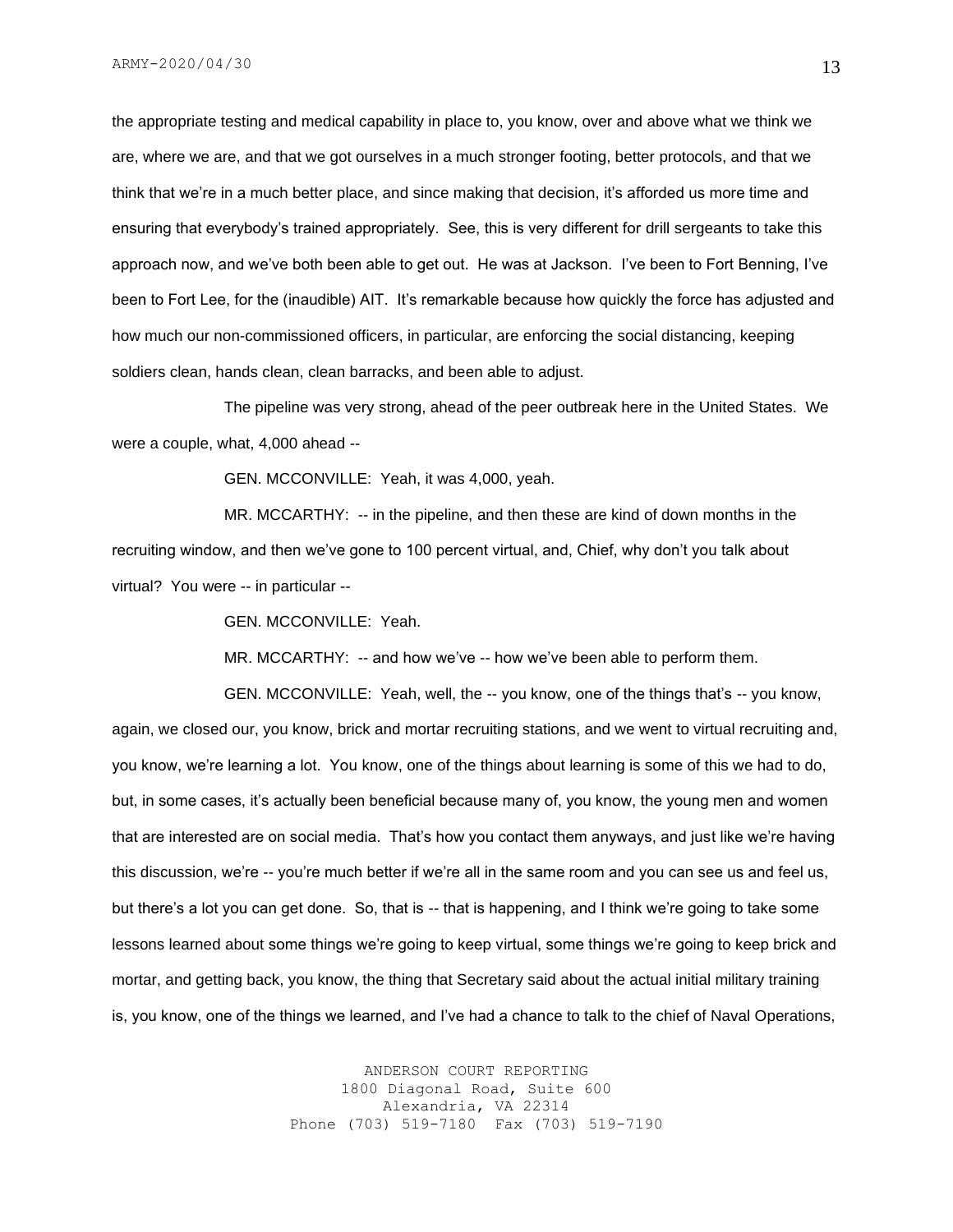is social distancing really matters, and, you know, you know, if you think about what people see as initial military training, we used to have a whole bunch of troops in barracks very, very close together, and same thing when we went to the Joint Rangers Training Center.

You go down there today, and they have them spread out. I mean, it's every six feet. The barracks aren't packed in, like cordwood, probably the way we used to be in some of the deployments, and if you go into the stands, where they'll have people, they have X's every six feet. If they have to stand somewhere, there's footprints every six feet. They have masks on. They're washing their hands. They -- we even have a -- I should -- I didn't bring it with me, but they got green, you know, of course, we have, like, a nice little can of the green --

MR. MCCARTHY: Purell, yeah.

GEN. MCCONVILLE: -- that Purell. I mean, it's cool. It's like Army Purell, and it -- you know, they -- so, all the -- you know, this is going to -- it'll be interesting long term how much healthier our troops are, just by, you know, some of the other sicknesses that they tend to get by the procedures that people are putting in place, and I've been very, very impressed with our non-commissioned officers who are really enforcing the standards.

Now, you know, if you go down to one of our bases, you'll see some folks that are not, but there'll be someone quick to tell them if they're not doing the right thing.

MR. O'HANLON: What is the overall incidence rate, right now, in the Army, roughly speaking? I seem to recall that it was not too different from in the population, on the whole, but the death rate is much lower, perhaps because you have a younger, fitter population, but it's -- I thought it was sort of a few tenths of a percent. Is that about right?

GEN. MCCONVILLE: Yeah, I mean, you know, if you look at our total cases, and we talk cases, we're just not talking soldiers, you know? We're talking -- we talk -- we track, you know, everyone, you know? So, really, I think the denominator I had was 2.6 million people. So, if you think about a -- the city, I looked at the city, the size of Chicago, and we had 2,751 cases. You compare that to a city, you know, and then -- and then we've had 821 recover, so far. I mean, so, if you think about it, one third has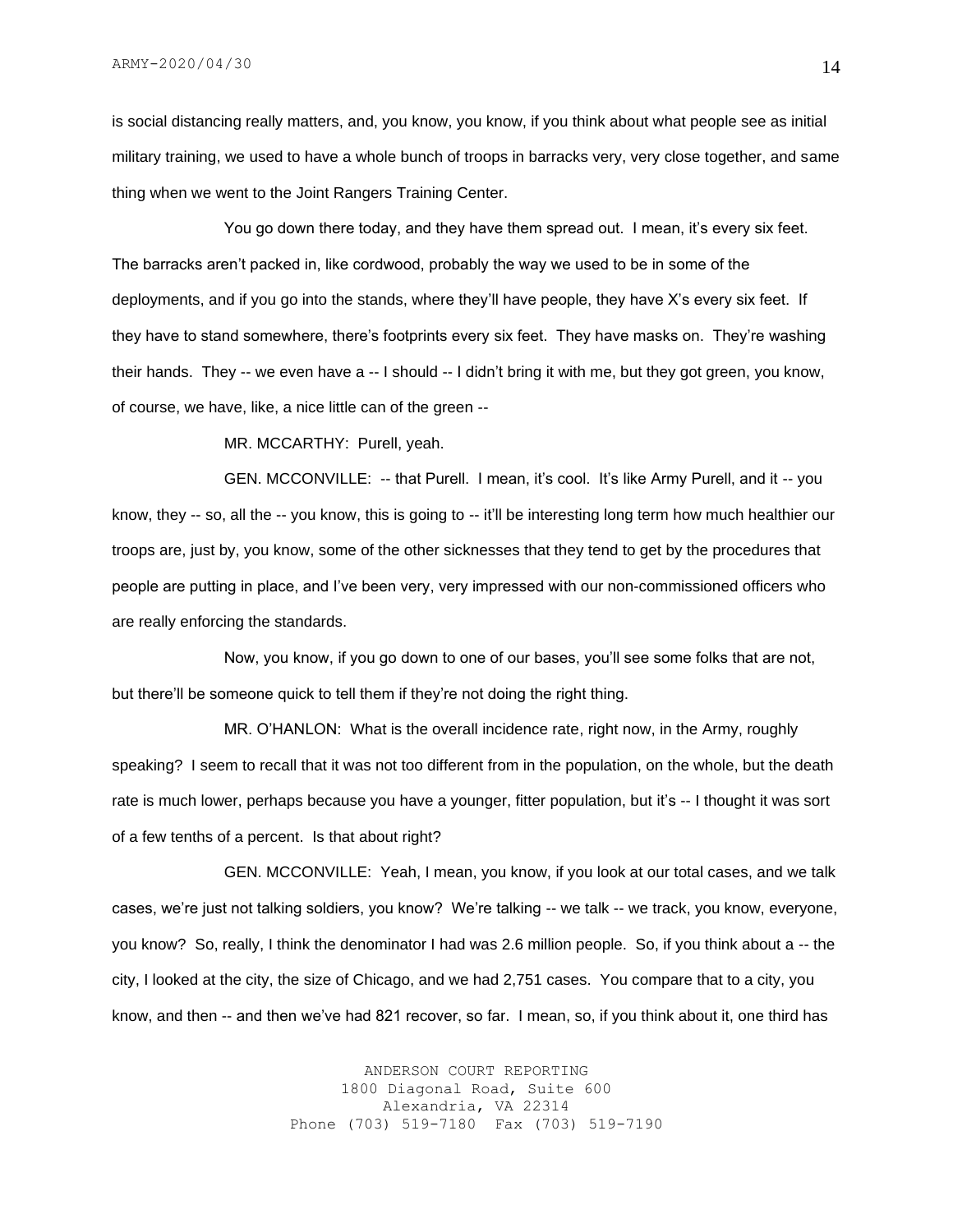recovered already.

So, we're talking, you know, about 1,400-1,500, and, you know, tragically, we lost one soldier out of a million soldiers in the National Guard. That was, you know, very, very, very tragic. We have lost one soldier, and we have had some civilian and contractor type deaths within the -- but, you know, the numbers, I guess, one is way too many. You lose one person, but when you look at some of the threats that people see, you know, we, you know, we think our people are doing the right things to protect the force.

MR. O'HANLON: I'd like to ask a little bit more about how you're helping here at home. You both made some points about how the National Guard and Reserve are helping around the country, and I had a couple questions there. Then, Secretary McCarthy, I wanted to pick up on your earlier point about industry, which I think is very important, as we think about how this is affecting the entire defense community, and your efforts to prepare the armed forces for great power competition.

So, I'd like to come back to that pretty soon, but on the question of domestic response, I wondered if you anticipated any new additional needs that might arise in coming weeks and months, and I'll just tell you one of the things that's been on my mind.

A few weeks ago, we did a project at Brookings with some police chiefs, some retired police chiefs, and they were largely from New York City and the New York City area, where you already had 15 percent attrition to the police force, based on COVID-19, as well as self-quarantine, and Detroit, I think, was already at 20 percent attrition to the police force, and these gentlemen were worried they might need to ask the National Guard for help with policing, not just with logistics support and healthcare, where the Guard has been so admirable, and sort of, you know, is, inside of its skin, pretty comfortable with that kind of a mission, but policing, which, as we all know, is very different from soldiering, and the police chiefs were trying to think through how you could prepare soldiers, if necessary, and let me emphasize, this was all very hypothetical. I'm not suggesting that -- I don't want any viewer who's tuning in to think that this is somehow being actively considered by the U.S. Government, and I know you would correct me if I said that anyhow, but --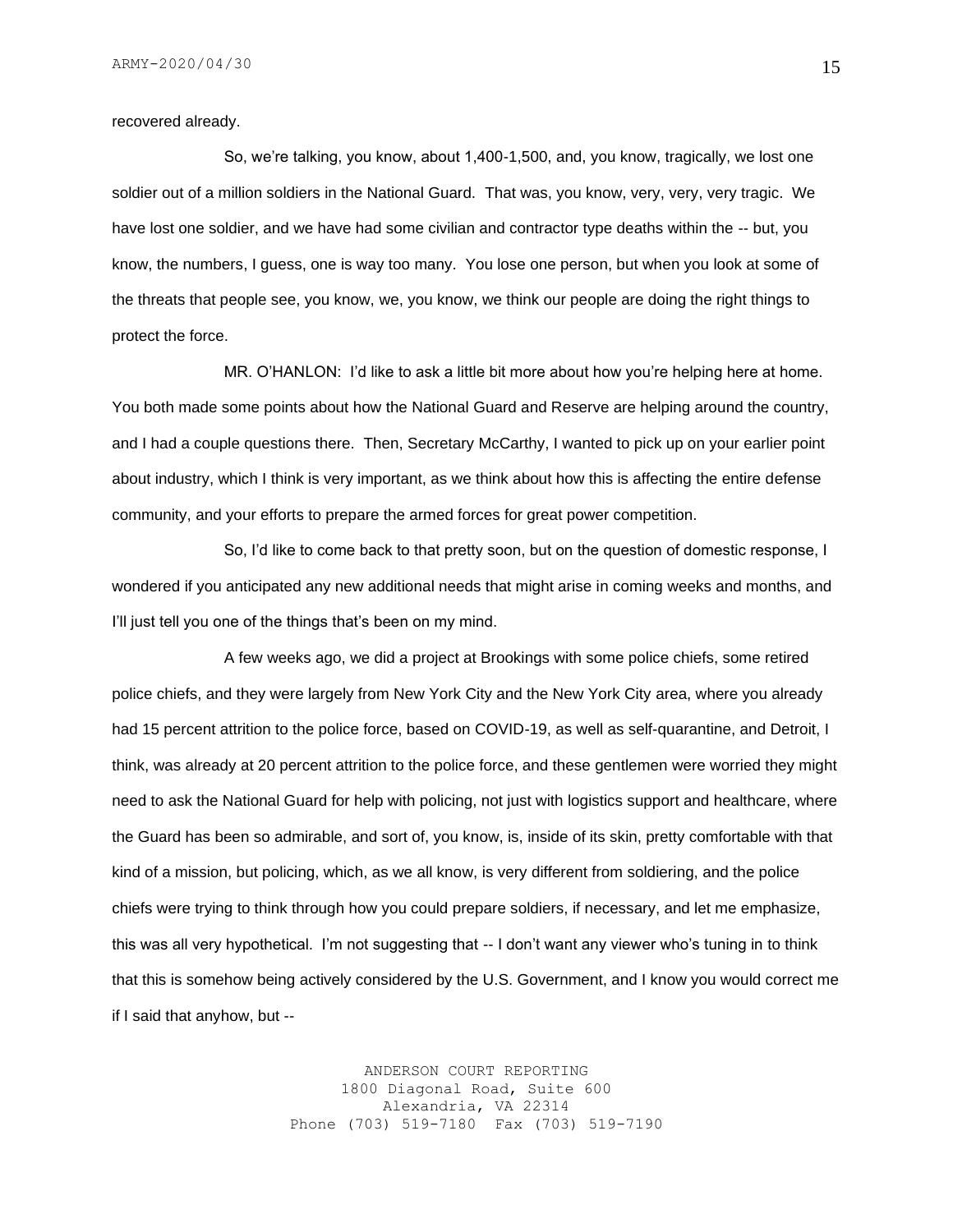GEN. MCCONVILLE: We will be quick to do that, yeah.

MR. O'HANLON: I'm sure you will, and I'll let you do that in a second. So, I'll finish here by saying is there any contemplation about the kinds of missions that, hypothetically, might come next and how the Army would get its people ready for that?

GEN. MCCONVILLE: Do you want to take -- I'll give you a place --

MR. MCCARTHY: Sure. With respect to -- you asked about modernization, the total effort modernization, and then, ultimately, supplementing law enforcement, I guess, would be my words. Is that the -- those were the three?

MR. O'HANLON: We can come back to to modernization and industry in a few minutes. I'm more interested in the domestic response for COVID on this question, and just --

MR. MCCARTHY: Sure. Okay.

MR. O'HANLON: -- if you see anything else that needs to be done, or that might be needed.

MR. MCCARTHY: So, the one place the chief and I, and we should both comment here, is we're looking at the long view, and the scientific evidence will show you that, as we enter hotter temperatures and higher humidity, the virus's ability to travel and infect others is dramatically reduced. So, that, that's a great thing, but it doesn't mean it's over. As the cool weather comes back, it's ability to travel and transfer will be just as aggressive and as violent as it is today. So, you know, the -- what we're going to really push hard on is you're not going to get -- it's not a tactical pause. It'll still be out there. It may not be as prevalent in the summer months, but it can boomerang back, and that's where that discipline and that focus and vigilance, all the way until we kill it, until we find a vaccine and kill it, we have to be vigilant. So, that's the first thing.

As we described in our comments, thousands of Guardsmen, and Reservists, and Active Component are supporting this effort, and as -- how are you going to look at the long view, if you take units back and then are -- they have to be on a prepared order to go forward? Lots of conversations about that today, lots of hard looks at that. There will be capabilities that will have to be postured to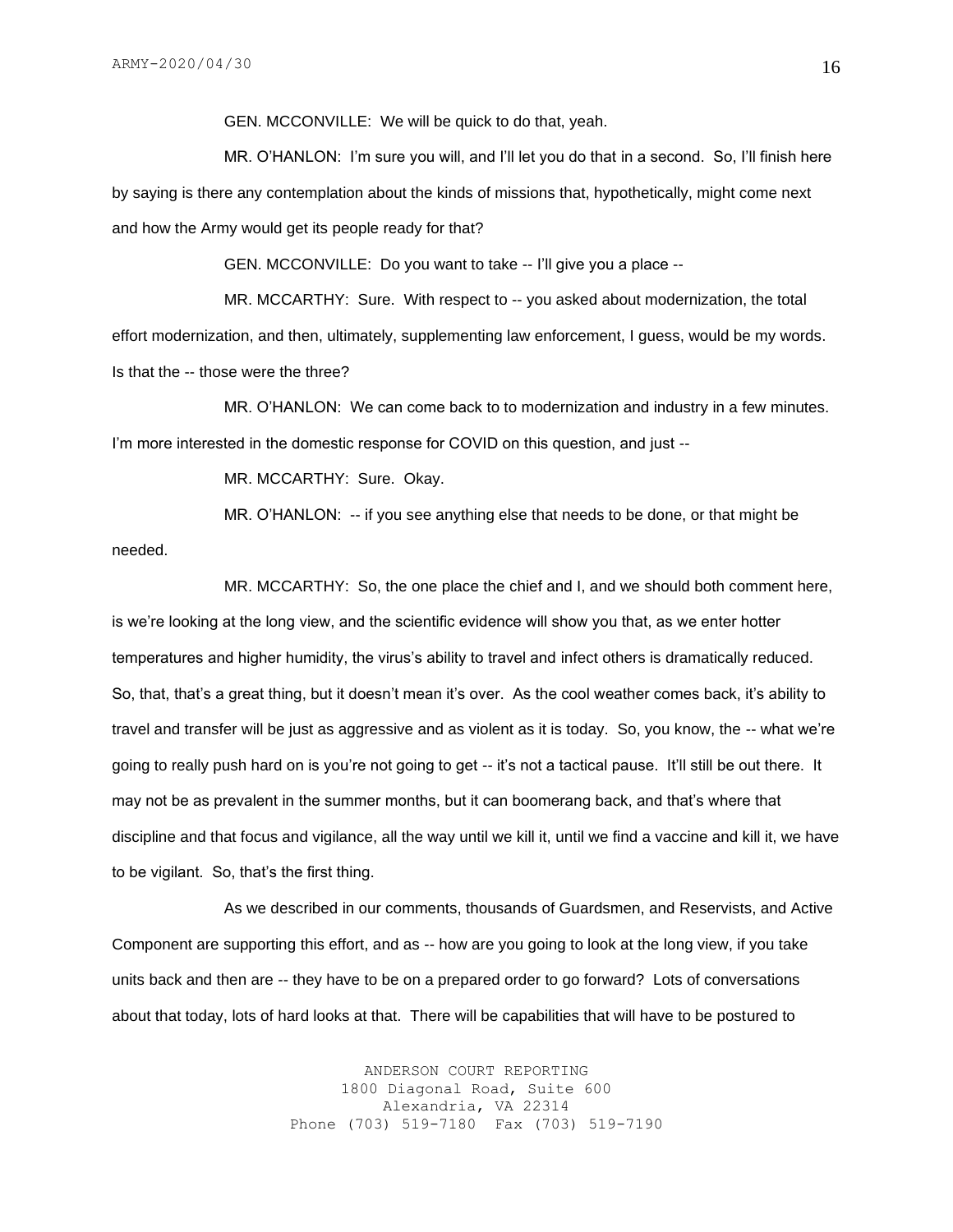potentially support again.

On the modernization front, very proud of the industry, that they're pushing hard on this. We continue -- we're in constant communication with them. We've visited some of their locations to talk to their employees because some of them had challenges, and they had people on the production line get sick, and it calls into question why am I doing this? And as the Chief and I have highlighted repeatedly, we've got 191,000 people deployed, and we need that capability. We need that technical margin to win. We're in combat in the Middle East, in particular. So, we're in constant communication. We're trying to help these manufacturers to strengthen their balance sheets. If they have liquidity challenges, we can do progress payments. We're talking about small business loans. We're doing things to help them with their second and third tier suppliers, and it's helping them, but it's -- the question is: is the country going to continue to reopen and get back to work?

On the law enforcement piece, we -- there are some states that are looking at that. That'll ultimately be a decision that would be made by FEMA through the missioned assignments, I think, Chief, but the National Guard's job is to protect the community, not to police it. So, we try not to -- you know, we try not to involve ourselves with those domestic matters, but there's a very fine line that we try to keep, but, in particular, Chief, you should talk about the long view and some of the conversations that were --

GEN. MCCONVILLE: Yeah, I just touched, really, on the question, on the -- you know, from the Federal side, I mean, we've been asked that question before, and, like the Secretary said, hey, do you see the Army doing, you know, policing in those type, that I would say at the Federal level, we have not been asked to provide that capability, that, you know, we're here to protect the nation, not to police the nation.

Now, each state has, you know, its own National Guard, and depending on, you know, their legislation, different -- I've had -- I've talked to a lot of TAGs about this, and, you know, the Governors do have the capability under state activations and the authorities to do certain things with their Guard, and some of that, that could lead to policing capability, but at our level, we have not been asked to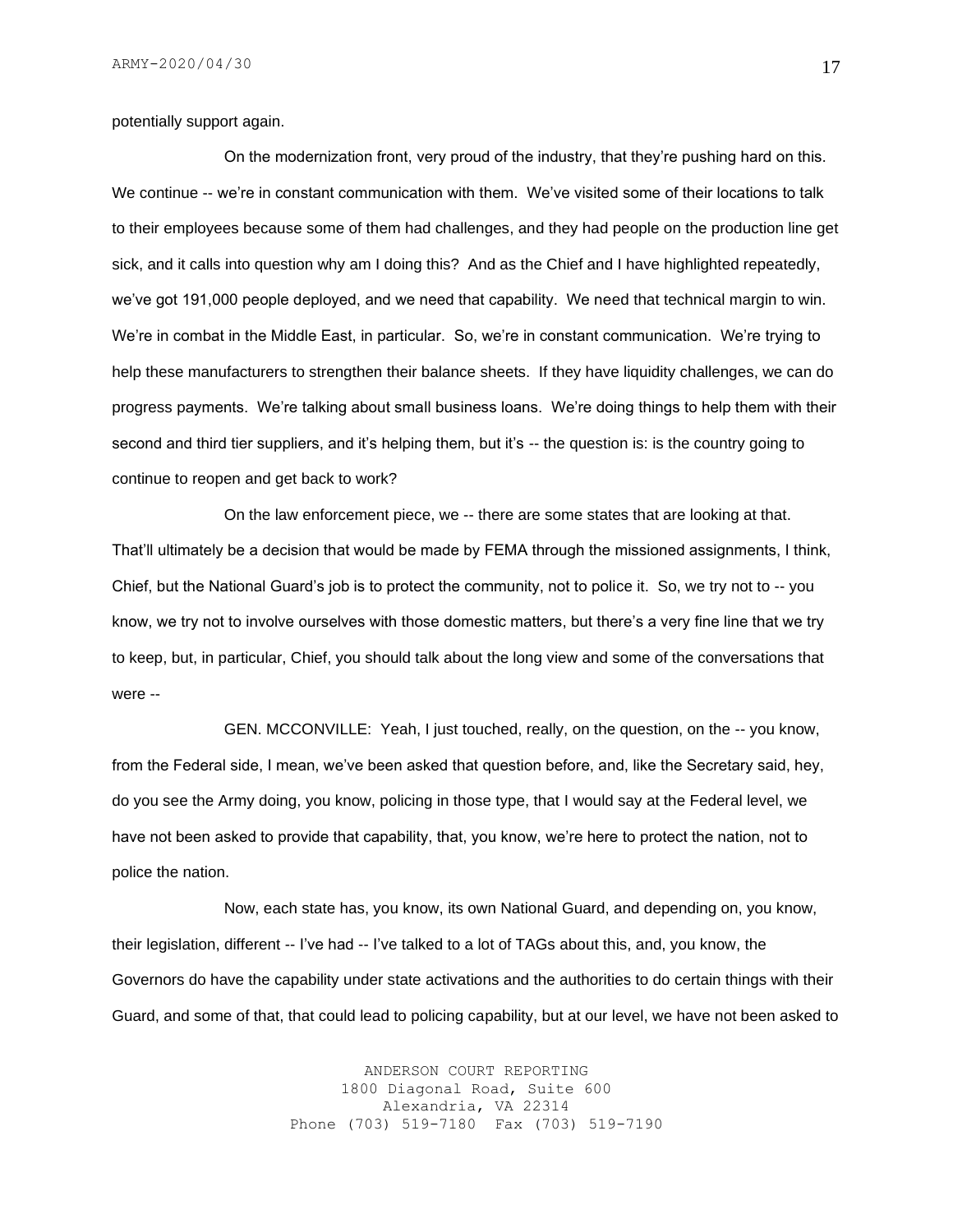do that, and, you know, we tend -- because, as you know, from (inaudible) stay away from those type of missions, but we haven't been asked to do that, and it -- you know, the National Guard is doing incredible things. I think we got 37,000 Army National Guards, right now, committed, and they're doing a whole bunch of things, and, you know, and if there is a law enforced, they tend to be on the support side, rather than the actual policing side.

MR. O'HANLON: That's very helpful, and let me just extend a personal note of gratitude for how much you folks are helping here at home, as well as abroad. Secretary McCarthy and also the chief, if I could ask you both about defense industry, and thank you for what you just added to your opening comments, but I wanted to probe a little further and ask where are your major concerns about the ability of the industrial base to keep up with the pace of the procurement and technology development that is so central to the National Defense Strategy, especially in this era of great power and competition. You said that you have -- people are watching the subcontractor base, trying to make sure it stays healthy. That's one of your concerns, but you also said most production lines appear to be open. Are you finding that some of the subcontractors are not able to keep up with the flow? Is that where your main concern is, as you look weeks and months ahead?

MR. MCCARTHY: It's the number one issue or concern that we have, is the supply chain. Second and third tier suppliers, some of these are small companies, 50-100 people, and you get a couple people sick, it could shut the whole company down, coupled with the fact of just the reliance on manufactured parts from other countries, Mexico, Europe, East Asia, or we don't -- we are limited in our ability to affect them in getting them back to work. It just calls into question a lot of these strategic industrial base issues, that we will have to look, have a relook, and have a very hard conversation with ourselves of how we're going to source these things in the future because I've had several top tier manufacturers ask me can you help us with a supplier in Mexico?

So, now, I'm going to the State Department, trying to get them to help us to get these people back to work. So, it presents challenges that are far beyond our reach and to influence. So, we're going to have some real heart to hearts with manufacturers going forward because, you know, when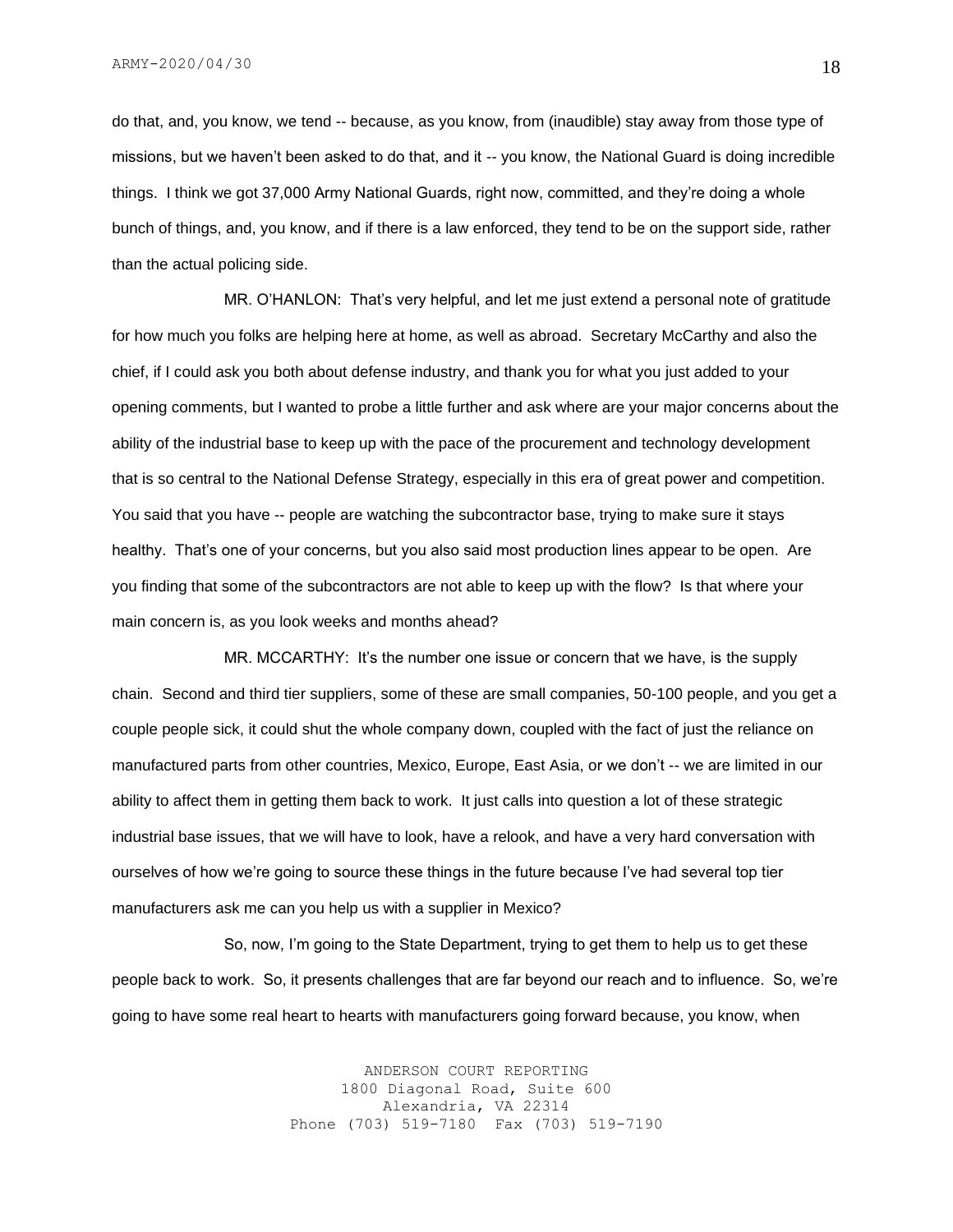we're developing 31 signature systems, over half of our procurement budget is going towards these new weapons systems, we've got to get them. We've got to put them into the formation. Much of our iron is 50 years old. So, that probably is the primary, and where we put the most energy because, to the points we've made repeatedly, it's remarkable. There's men and women all over the country, they're getting in the truck, and they're going to work, and they've got masks on, and they're fighting through it, just like everybody else. So, what we've seen is very encouraging, but the supply chain will be a challenge for us for months and months ahead.

GEN. MCCONVILLE: Yeah, we're still -- I mean, you know, we did a hyper sonics test, a very successful hyper sonics test. We've got other tests going on.

MR. MCCARTHY: Prisms are tomorrow.

GEN. MCCONVILLE: Yeah, and prisms tomorrow so, what you're seeing, Michael, is, you know, modernization continues, but they happen to do the same thing, you know, and we're talking to our testers. We're talking to our, you know, industry, you know, folks, on how to maintain the safety of their force, too. So, they have to screen. You know, even when we are down at JRTC, there's civilian contractors that are supporting the force, and they're doing the same thing. They're sheltering in place, when they're not working. They're coming in because they want to protect the force. They are getting screened, they are changing their clothes, they are washing their hands, and doing all those type things so they can get the job done, and has it slowed us down some? Probably for sure, but it hasn't stopped us, and we're continuing to move on with our modernization priorities.

MR. O'HANLON: I just have one more question about COVID-19, which,

understandably, has dominated most of hour, but then I actually want to use the last 15 minutes to get back to the broader agenda, of the National Defense Strategy and what you've been trying to do, both of you, with the Army, including in your previous jobs, when you were Undersecretary and Vice Chief. I know there were a lot of longstanding projects and ambitions, but before I do ask about that, I wanted to ask about recruiting and retention, and my guess is that you're going to do pretty well with recruiting and retention.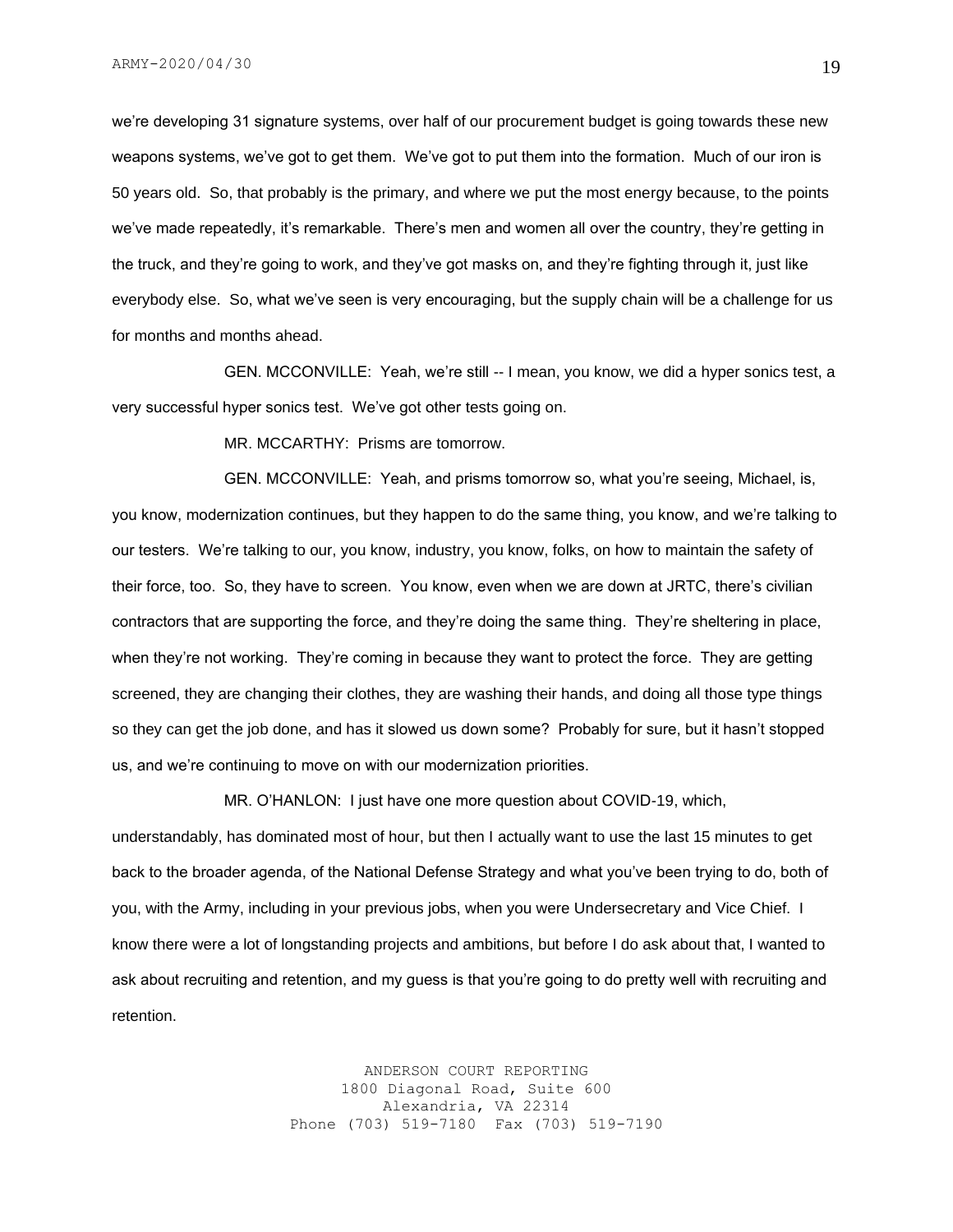For one thing, you have such an amazing organization, but also that, in this kind of an economy, of course, this is a different kind of recession than we've seen before and there's a lot of effort to help people directly at home, and some people, you know, are receiving as much money as they were making in a previous job, even if they're unemployed now.

So, it's a little different kind of recession than we've had, and we all hope and pray it's very temporary, but, normally, in recessions, recruiting and retention are somewhat less challenged for the military because you are a reliable paycheck for those who are high enough in ability and motivation to be willing to join the U.S. Armed Forces. I wonder if I'm right about this so far. From what you've seen in statistics, and what you also just believe in your gut, do you expect that, for all the problems you've got, that probably recruiting and retention will not be high on your list of exacerbating and worsening problems, due to COVID-19, or am I missing something?

GEN. MCCONVILLE: Let me start with retention. You know, right now, you know, we're having -- you know, we made our retention for the year. We're actually well over retention, you know, and as you would expect, many folks that were leaving are deciding to stay, just because it's the uncertainty, and those type things. So, we are very, very comfortable where we are in retention.

Interesting enough when recruiting, you know, when it was 3.9 percent, people said you couldn't recruit in an environment where, you know, unemployment was so low and we were competing - we were -- actually were way ahead. You know, we're about 4,000 or 5,000 ahead, for the year, and we gave them a very high mission. We actually give them a higher mission than they actually -- you know, we don't -- we just don't like to broadcast this, but we usually get -- at the beginning of the year, we give a much higher mission than we really need, just in case attrition turns out to be a lot worse, so we don't end up, the end of the year, and say, hey, we said this number, you actually need to get 5,000 at the end. That doesn't work real well. It's much easier to say slow them down at the end. You know, you're just still out there at the last month, we'll move over till next year, or they'll go one month later, and that allows us to get close to the number we need because, really, what drives it is interesting.

So, what we're seeing right now is retention is really good. Recruiting, you know, is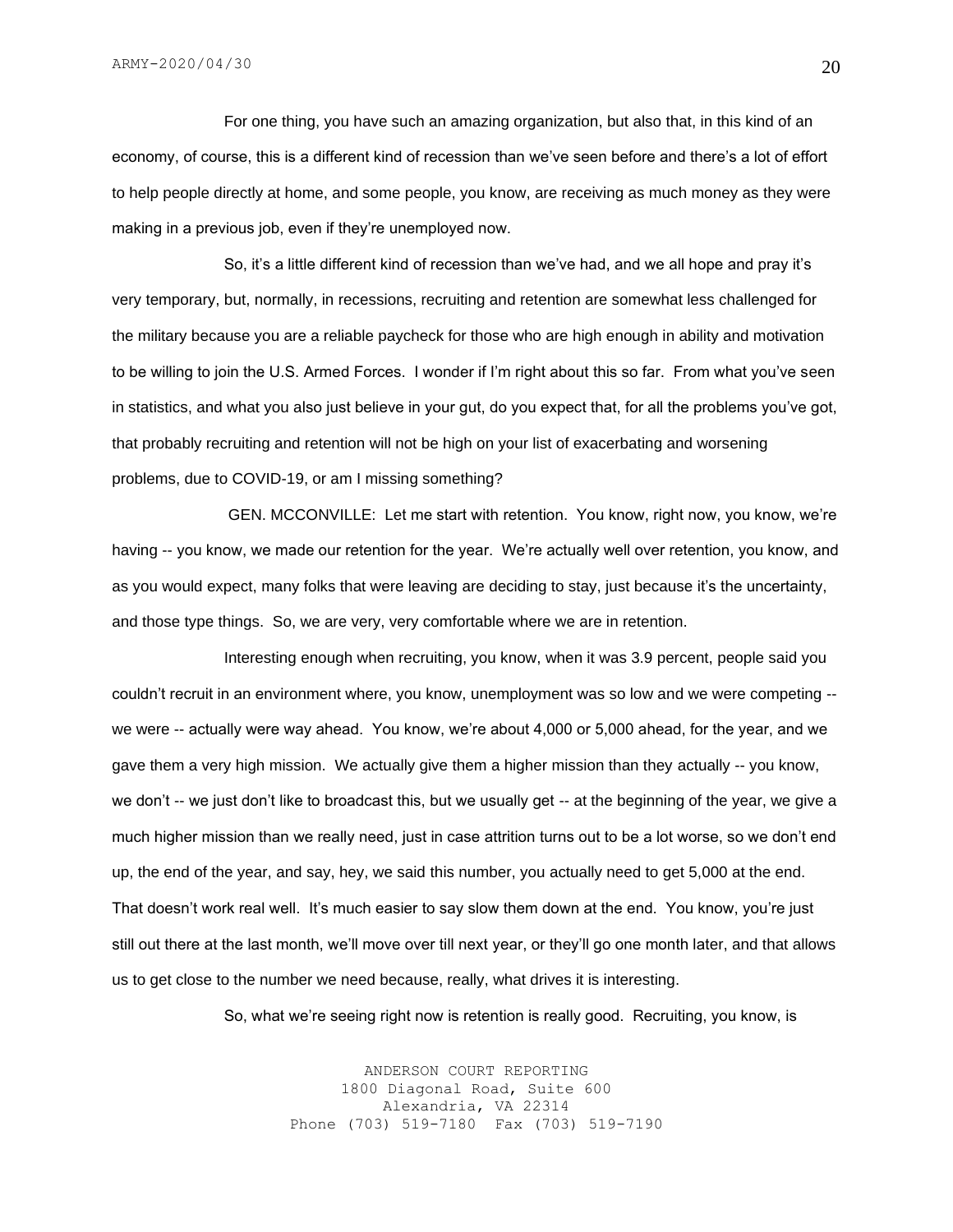coming along, and we're just waiting to see, you know, how it's going to play out, right now. It's pretty much -- it's okay. It's not -- it's not like people are running to join the Army. I think a lot of people are just waiting. They're just sheltering in place. It's like a snowstorm. You know, it's like a 60-day snow storm and they're just waiting for, you know, how -- what's it going to look like when it, you know, during the summer, and I think that a lot of people are getting to see soldiers doing a lot of different things, which is really interesting.

If you take a look at where we're doing most of our work, it's in the Northeast, which, historically, is where you don't see a lot of military, and, so, it's an interesting opportunity for us to -- for people to see what the military can do, and hopefully they'll join. So, I think it's -- you know, we're pretty much on track, and we'll have a better idea, in about a month or two, how this plays out.

MR. MCCARTHY: Yeah, if I could only add, Michael, I think it's for -- for me, it's not recruiting. It's where will the budget be. To your point you made before, this is a, basically, a self-inflicted recession because we turned the economy off, but then we're going to turn it -- as you're turning it back - and I think we just lost him.

(Connection lost)

GEN. MCCONVILLE: Hey, Michael, did we lose you?

MR. MCCARTHY: Yes, we did lose Michael.

MALE SPEAKER: How was that (inaudible)

GEN. MCCONVILLE: Okay, can we try a reconnect?

MR. MCCARTHY: Yes, we are.

MALE SPEAKER: Hey, do we need to move into the Secretary's Office?

MR. MCCARTHY: I think it's their side. It's --

GEN. MCCONVILLE: Yeah.

#### (Connection lost)

MR. MCCARTHY: -- recall the 2008 and '09 financial crisis, a very similar set of circumstances that required a Substantial Recovery Act, in the form of investment over a trillion dollars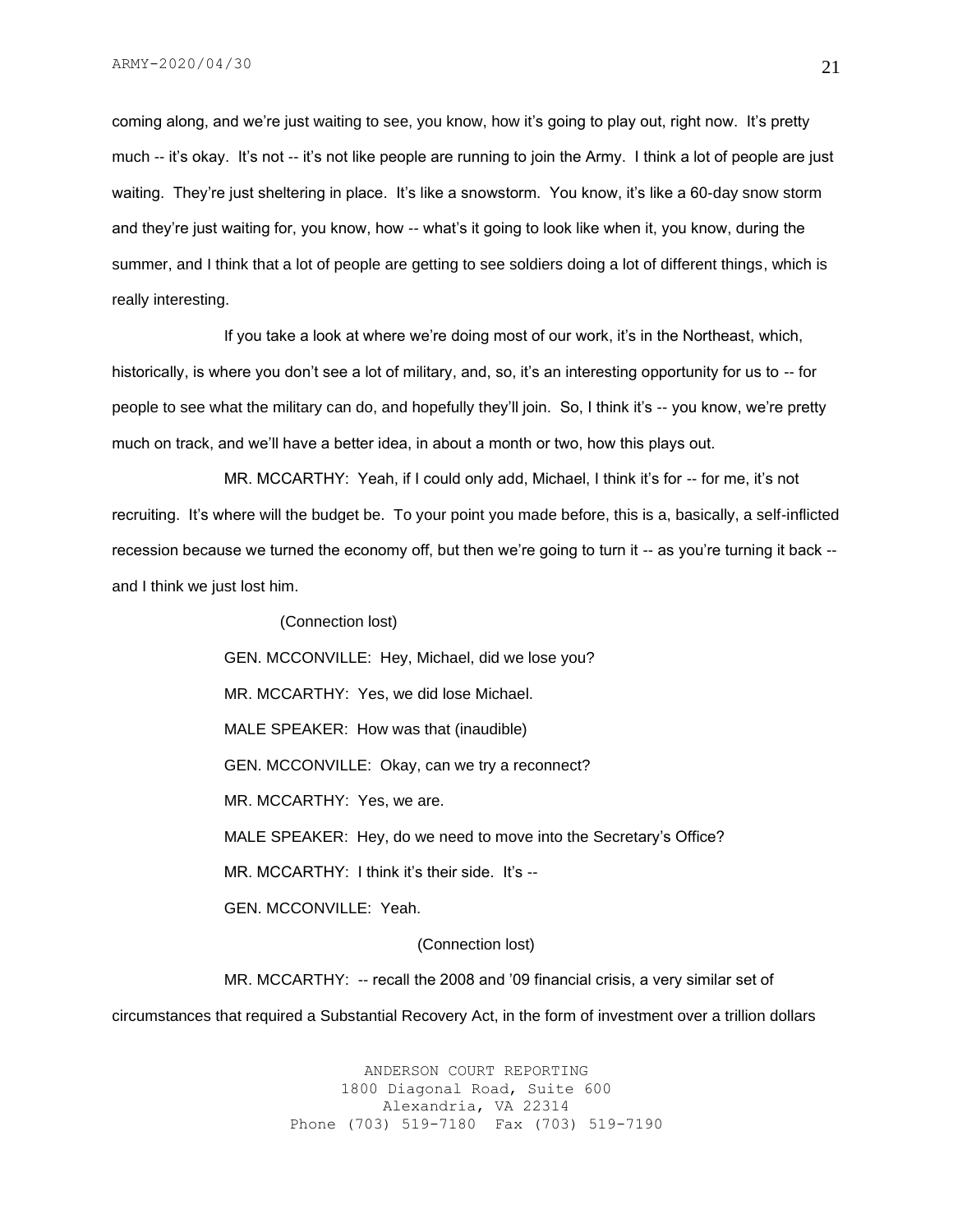during that timeframe, and what it did was compress budgets in the following years, and ultimately leading to the Budget Control Act. Inflationary pressures will bring that back to us, and these are challenges we are thinking about now, as we look at the fit up, and whether or not this will pressurize Army budgets in the '23-'24 timeframe, which are very critical to us in our modernization efforts and increasing our talent management within the force.

So, we are watching that very closely, and we know that that is a challenge that's out in front of us. Chief, why don't you -- do you want to close us out, here?

GEN. MCCONVILLE: Yes. Thanks, Mr. Secretary, just some things -- one of the things that -- the questions that Michael asked that I just want to kind of -- kind of end with. He asked us, you know, have we learned some things about -- as we went through this process, some of the capabilities we needed or didn't need. What I can say is always -- you know, there's always been a discussion on, you know, what do we provide, you know, the insurance policy capabilities? You know, we tend to keep stockages of protected equipment, you know, in large numbers, never thinking that we would need to use that amount.

I was very, very surprised at how much we have contributed to the fight and also needed. Our reserve hospitals, we have 15 -- people call them field hospitals, in the Reserves, and they have done an incredible job, not only serving the community, but the way were able to stand up our Urban Augmentation Medical Taskforces, came out of those combat hospitals, and they were agile and adapt enough to leave in place the medical professionals that were fighting COVID in their communities, and still create 15 of those medical taskforces that are on the front lines fighting right now, and I can't say enough about our Army National Guard, what they have done.

I've seen them go into nursing homes. I've seen them go into veterans' homes and save lives, every single day, and what they're doing for their communities is absolutely amazing, and, you know, sometimes, when you have adversity, when you have tough times, you see the very, very best of people, and I think that's what the Secretary and I have seen. You know, we have well over 150,000 soldiers spread out around the world, and they are doing the mission in Afghanistan, in Iraq. They're on